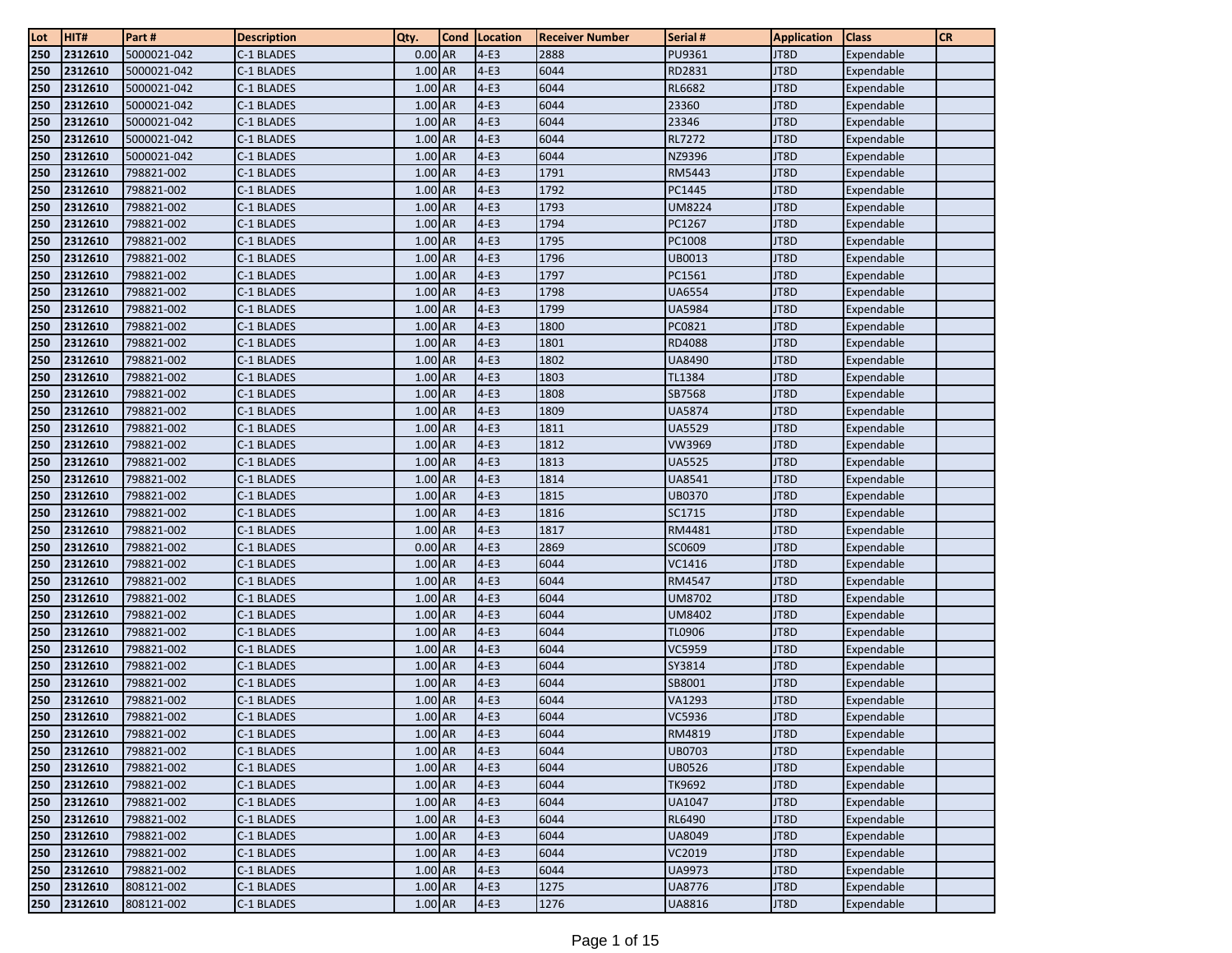| Lot        | HIT#               | Part#            | <b>Description</b>       | Qty.               | <b>Cond</b> | Location         | <b>Receiver Number</b> | Serial #                 | <b>Application</b> | <b>Class</b> | <b>CR</b> |
|------------|--------------------|------------------|--------------------------|--------------------|-------------|------------------|------------------------|--------------------------|--------------------|--------------|-----------|
| 250        | 2312610            | 851621           | C-1 BLADES               | 1.00 AR            |             | $4-E3$           | 1846                   | WF8624                   | JT8D               | Expendable   |           |
| 250        | 2312610            | 851621           | C-1 BLADES               | 1.00 AR            |             | $4-E3$           | 1945                   | WF7001                   | JT8D               | Expendable   |           |
| 250        | 2312610            | 851621           | C-1 BLADES               | 1.00 AR            |             | $4-E3$           | 1946                   | BCAUAA1930               | JT8D               | Expendable   |           |
| 250        | 2312610            | 851621           | C-1 BLADES               | $1.00$ AR          |             | $4-E3$           | 1947                   | WC4760                   | JT8D               | Expendable   |           |
| 250        | 2312610            | 851621           | C-1 BLADES               | 1.00 AR            |             | $4-E3$           | 1948                   | BCAUAA5688               | JT8D               | Expendable   |           |
| 250        | 2312610            | 851621           | C-1 BLADES               | 1.00 AR            |             | $4-E3$           | 1949                   | WC3099                   | JT8D               | Expendable   |           |
| 250        | 2312610            | 851621           | C-1 BLADES               | 1.00 AR            |             | $4-E3$           | 1950                   | BCAUAA2122               | JT8D               | Expendable   |           |
| 250        | 2312610            | 851621           | C-1 BLADES               | 1.00 AR            |             | $4-E3$           | 1951                   | BCAUAA1236               | JT8D               | Expendable   |           |
| 250        | 2312610            | 851621           | C-1 BLADES               | 1.00 AR            |             | $4-E3$           | 1952                   | WC2967                   | JT8D               | Expendable   |           |
| 250        | 2312610            | 851621           | C-1 BLADES               | $1.00$ AR          |             | $4-E3$           | 1953                   | WC1795                   | JT8D               | Expendable   |           |
| 250        | 2312610            | 851621           | C-1 BLADES               | 1.00 AR            |             | $4-E3$           | 1954                   | BCAUAA9895               | JT8D               | Expendable   |           |
| 250        | 2312610            | 851621           | C-1 BLADES               | 1.00 AR            |             | $4-E3$           | 1955                   | <b>UA6434</b>            | JT8D               | Expendable   |           |
| 250        | 2312610            | 851621           | C-1 BLADES               | 1.00 AR            |             | $4-E3$           | 1956                   | WF8209                   | JT8D               | Expendable   |           |
| 250        | 2312610            | 851621           | C-1 BLADES               | 1.00 AR            |             | $4-E3$           | 1982                   | WF6875                   | JT8D               | Expendable   |           |
| 250        | 2312610            | 851621           | C-1 BLADES               | 1.00 AR            |             | $4-E3$           | 1983                   | BCAUAA5321               | JT8D               | Expendable   |           |
| 250        | 2312610            | 851621           | C-1 BLADES               | 1.00 AR            |             | $4-E3$           | 1984                   | BCAUAA5130               | JT8D               | Expendable   |           |
| 250        | 2312610            | 851621           | C-1 BLADES               | 1.00 AR            |             | $4-E3$           | 1985                   | WF8674                   | JT8D               | Expendable   |           |
| 250        | 2312610            | 851621           | C-1 BLADES               | $0.00$ AR          |             | $4-E3$           | 2878                   | BBDUAW3778               | JT8D               | Expendable   |           |
| 251        | 2312611            | 854021           | C-1 BLADES               | 1.00 OH            |             | $4-E4$           | 6141                   | BBDUAS3109               | JT8D               | Expendable   |           |
| 251        | 2312611            | 854021           | C-1 BLADES               | 1.00 OH            |             | $4-E4$           | 6141                   | BBDUAS3251               | JT8D               | Expendable   |           |
| 251        | 2312611            | 854021           | C-1 BLADES               | 1.00 OH            |             | 4-E4             | 6141                   | BBDUAS4942               | JT8D               | Expendable   |           |
| 251        | 2312611            | 854021           | C-1 BLADES               | 1.00 OH            |             | $4-E4$           | 6141                   | BBDUAS4995               | JT8D               | Expendable   |           |
| 251        | 2312611            | 854021           | C-1 BLADES               | 1.00 OH            |             | $4-E4$           | 6141                   | BBDUAS5025               | JT8D               | Expendable   |           |
| 251        | 2312611            | 854021           | C-1 BLADES               | 1.00 OH            |             | $4-E4$           | 6141                   | BBDUAS5035               | JT8D               | Expendable   |           |
| 251        | 2312611            | 854021           | C-1 BLADES               | 1.00 OH            |             | $4-E4$           | 6141                   | BBDUAM5768               | JT8D               | Expendable   |           |
| 251        | 2312611            | 854021           | C-1 BLADES               | 1.00 OH            |             | 4-E4             | 6141                   | RD1536                   | JT8D               | Expendable   |           |
| 251        | 2312611            | 854021           | C-1 BLADES               | 1.00 OH            |             | $4-E4$           | 6141                   | BBDUAS5028               | JT8D               | Expendable   |           |
| 251        | 2312611            | 854021           | C-1 BLADES               | 1.00 OH            |             | 4-E4             | 6141                   | BBDUAP6429               | JT8D               | Expendable   |           |
| 251        | 2312611            | 854021           | C-1 BLADES               | 1.00 OH            |             | $4-E4$           | 6141                   | BBDUAP3941               | JT8D               | Expendable   |           |
| 251        | 2312611            | 854021           | C-1 BLADES               | 1.00 OH            |             | $4-E4$           | 6141                   | BBDUAS5050               | JT8D               | Expendable   |           |
| 251        | 2312611            | 854021           | C-1 BLADES               | 1.00 OH            |             | 4-E4             | 6141                   | BBDUAT7597               | JT8D               | Expendable   |           |
| 251        | 2312611            | 854021           | C-1 BLADES               | 1.00 OH            |             | 4-E4             | 6141                   | BBDUAT6609               | JT8D               | Expendable   |           |
| 251        | 2312611            | 854021           | C-1 BLADES               | 1.00 OH            |             | 4-E4             | 6141                   | BBDUAS5013               | JT8D               | Expendable   |           |
| 251        | 2312611            | 854021           | C-1 BLADES               | 1.00 OH            |             | $4-E4$           | 6141                   | BBDUAS3266               | JT8D               | Expendable   |           |
| 251        | 2312611            | 854021           | C-1 BLADES               | 1.00 OH            |             | $4-E4$           | 6141                   | BBDUAS4932               | JT8D               | Expendable   |           |
| 251        | 2312611            | 854021           | C-1 BLADES               | 1.00 OH            |             | $4-E4$           | 6141                   | BBDUAT7362               | JT8D               | Expendable   |           |
| 251        | 2312611            | 854021           | C-1 BLADES               | 1.00 OH            |             | $4-E4$           | 6141                   | BBDUAS4910               | JT8D               | Expendable   |           |
| 251        | 2312611            | 854021           | C-1 BLADES               | 1.00 OH            |             | 4-E4             | 6141                   | BBDUAU7249               | JT8D               | Expendable   |           |
| 251        | 2312611            | 854021           | C-1 BLADES               | 1.00 OH            |             | $4-E4$           | 6141                   | BBDUAR5778               | JT8D               | Expendable   |           |
| 251        | 2312611            | 854021           | C-1 BLADES               | 1.00 OH            |             | $4-E4$           | 6141                   | BBDUAT5011               | JT8D               | Expendable   |           |
| 251        | 2312611            | 854021           | C-1 BLADES               | 1.00 OH            |             | $4-E4$           | 6141                   | BBDUAS3254               | JT8D               | Expendable   |           |
| 251        | 2312611            | 854021           | C-1 BLADES               | $1.00$ OH          |             | $4-E4$           | 6141                   | BBDUAS3257               | JT8D               | Expendable   |           |
| 251        | 2312611            | 854021           | C-1 BLADES               | 1.00 OH            |             | $4-E4$           | 6141                   | BBDUAP6434               | JT8D               | Expendable   |           |
| 251        | 2312611            | 854021           | C-1 BLADES               | 1.00 OH            |             | $4-E4$           | 6141                   | BBDUAT5507               | JT8D               | Expendable   |           |
| 251        | 2312611            | 854021           | C-1 BLADES               | 1.00 OH            |             | $4-E4$           | 6141                   | BBDUAS5027               | JT8D               | Expendable   |           |
| 251        | 2312611            | 854021           | C-1 BLADES               | $1.00$ OH          |             | $4-E4$           | 6141                   | BBDUAT7624               | JT8D               | Expendable   |           |
| 251<br>251 | 2312611<br>2312611 | 854021<br>854021 | C-1 BLADES<br>C-1 BLADES | 1.00 OH<br>1.00 OH |             | $4-E4$           | 6141<br>6141           | BBDUAM5529<br>BBDUAR3158 | JT8D<br>JT8D       | Expendable   |           |
|            | 2312611            |                  |                          | 1.00 OH            |             | $4-E4$           |                        |                          |                    | Expendable   |           |
| 251<br>251 | 2312611            | 854021<br>854021 | C-1 BLADES<br>C-1 BLADES | 1.00 OH            |             | $4-E4$<br>$4-E4$ | 6141<br>6141           | BBDUAT7360               | JT8D<br>JT8D       | Expendable   |           |
| 251        |                    |                  | C-1 BLADES               | 1.00 AR            |             |                  |                        | BBDUAS4990<br>BBDUAR0449 |                    | Expendable   |           |
|            | 2312611            | 854021           |                          |                    |             | $4-E4$           | ESN-717457             |                          | JT8D               | Expendable   |           |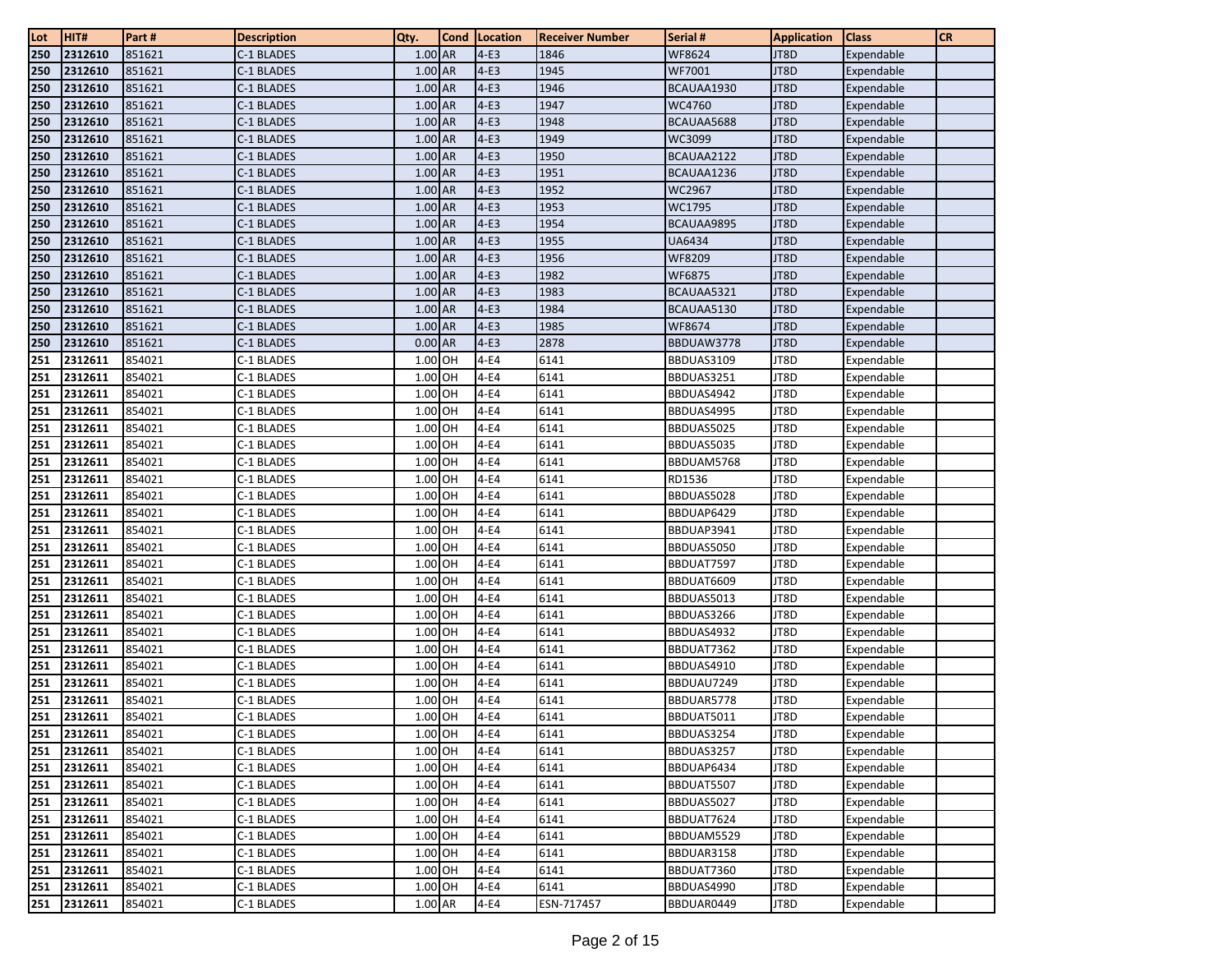| Lot        | HIT#               | Part #           | <b>Description</b>       | Qty.               | <b>Cond</b> | Location     | <b>Receiver Number</b>   | Serial #                 | <b>Application</b> | <b>Class</b>             | <b>CR</b> |
|------------|--------------------|------------------|--------------------------|--------------------|-------------|--------------|--------------------------|--------------------------|--------------------|--------------------------|-----------|
| 251        | 2312611            | 854021           | C-1 BLADES               | 1.00 AR            |             | $4-E4$       | ESN-717457               | BBDUAN1527               | JT8D               | Expendable               |           |
| 251        | 2312611            | 854021           | C-1 BLADES               | 1.00 AR            |             | $4-E4$       | ESN-717457               | BBDUAN1596               | JT8D               | Expendable               |           |
| 251        | 2312611            | 854021           | C-1 BLADES               | 1.00 AR            |             | $4-E4$       | ESN-717457               | BBDUAN1622               | JT8D               | Expendable               |           |
| 251        | 2312611            | 854021           | C-1 BLADES               | 1.00 AR            |             | $4-E4$       | ESN-717457               | BBDUAN1490               | JT8D               | Expendable               |           |
| 251        | 2312611            | 854021           | C-1 BLADES               | 1.00 AR            |             | 4-E4         | ESN-717457               | BBDUAN1682               | JT8D               | Expendable               |           |
| 251        | 2312611            | 854021           | C-1 BLADES               | 1.00 AR            |             | $4-E4$       | ESN-717457               | BBDUAN1669               | JT8D               | Expendable               |           |
| 251        | 2312611            | 854021           | C-1 BLADES               | 1.00 AR            |             | 4-E4         | ESN-717457               | BBDUAN1732               | JT8D               | Expendable               |           |
| 251        | 2312611            | 854021           | C-1 BLADES               | 1.00 AR            |             | $4-E4$       | ESN-717457               | BBDUAN1714               | JT8D               | Expendable               |           |
| 251        | 2312611            | 854021           | C-1 BLADES               | 1.00 AR            |             | 4-E4         | ESN-717457               | BBDUAR6463               | JT8D               | Expendable               |           |
| 251        | 2312611            | 854021           | C-1 BLADES               | 1.00 AR            |             | 4-E4         | ESN-717457               | BCAUAB0078               | JT8D               | Expendable               |           |
| 251        | 2312611            | 854021           | C-1 BLADES               | 1.00 AR            |             | 4-E4         | ESN-717457               | BBDUAN1684               | JT8D               | Expendable               |           |
| 251        | 2312611            | 854021           | C-1 BLADES               | 1.00 AR            |             | $4-E4$       | ESN-717457               | BBDUAN1429               | JT8D               | Expendable               |           |
| 251        | 2312611            | 854021           | C-1 BLADES               | 1.00 AR            |             | $4-E4$       | ESN-717457               | BBDUAN1649               | JT8D               | Expendable               |           |
| 251        | 2312611            | 854021           | C-1 BLADES               | 1.00 AR            |             | $4-E4$       | ESN-717457               | BBDUAN1651               | JT8D               | Expendable               |           |
| 251        | 2312611            | 854021           | C-1 BLADES               | 1.00 AR            |             | $4-E4$       | ESN-717457               | BBDUAN1645               | JT8D               | Expendable               |           |
| 251        | 2312611            | 854021           | C-1 BLADES               | 1.00 AR            |             | $4-E4$       | ESN-717457               | BBDUAN1689               | JT8D               | Expendable               |           |
| 251        | 2312611            | 854021           | C-1 BLADES               | 1.00 AR            |             | $4-E4$       | ESN-717457               | BBDUAN1625               | JT8D               | Expendable               |           |
| 251        | 2312611            | 854021           | C-1 BLADES               | 1.00 AR            |             | 4-E4         | ESN-717457               | BBDUAN1308               | JT8D               | Expendable               |           |
| 251        | 2312611            | 854021           | C-1 BLADES               | 1.00 AR            |             | $4-E4$       | ESN-717457               | BBDUAB0274               | JT8D               | Expendable               |           |
| 251        | 2312611            | 854021           | C-1 BLADES               | 1.00 AR            |             | $4-E4$       | ESN-717457               | BBDUAN1648               | JT8D               | Expendable               |           |
| 251        | 2312611            | 854021           | C-1 BLADES               | 1.00 AR            |             | $4-E4$       | ESN-717457               | BBDUAN1655               | JT8D               | Expendable               |           |
| 251        | 2312611            | 854021           | C-1 BLADES               | 1.00 AR            |             | $4-E4$       | ESN-717457               | BBDUAN0957               | JT8D               | Expendable               |           |
| 251        | 2312611            | 854021           | C-1 BLADES               | 1.00 AR            |             | $4-E4$       | ESN-717457               | BBDUAN1590               | JT8D               | Expendable               |           |
| 251        | 2312611            | 854021           | C-1 BLADES               | 1.00 AR            |             | $4-E4$       | ESN-717457               | BBDUAN1619               | JT8D               | Expendable               |           |
| 251        | 2312611            | 854021<br>854021 | C-1 BLADES               | 1.00 AR<br>1.00 AR |             | $4-E4$       | ESN-717457               | BBDUAN1686               | JT8D<br>JT8D       | Expendable               |           |
| 251        | 2312611            |                  | C-1 BLADES               | 1.00 AR            |             | $4-E4$       | ESN-717457               | BBDUAT5235               |                    | Expendable               |           |
| 251        | 2312611            | 854021           | C-1 BLADES               | 1.00 AR            |             | 4-E4<br>4-E4 | ESN-717457               | BBDUAN1516               | JT8D<br>JT8D       | Expendable               |           |
| 251        | 2312611<br>2312611 | 854021<br>854021 | C-1 BLADES<br>C-1 BLADES | 1.00 AR            |             | $4-E4$       | ESN-717457<br>ESN-717457 | BBDUAS6755<br>BBDUAN1589 | JT8D               | Expendable               |           |
| 251<br>251 | 2312611            | 854021           | C-1 BLADES               | 1.00 AR            |             | $4-E4$       | ESN-717457               | BBDUAN1468               | JT8D               | Expendable               |           |
| 251        | 2312611            | 854021           | C-1 BLADES               | 1.00 AR            |             | $4-E4$       | ESN-717457               | BBDUAN1606               | JT8D               | Expendable<br>Expendable |           |
| 251        | 2312611            | 854021           | C-1 BLADES               | 1.00 AR            |             | $4-E4$       | ESN-717457               | BBDUAN1716               | JT8D               | Expendable               |           |
| 251        | 2312611            | 854021           | C-1 BLADES               | 1.00 AR            |             | $4-E4$       | ESN-717457               | BBDUAN1515               | JT8D               | Expendable               |           |
| 253        | 2312613            | 811080           | NO 5 BRG SPACER          | 1.00 AR            |             | $4-F1$       | 3862                     | <b>NSN</b>               | JT8D               | Expendable               |           |
| 253        | 2312613            | 811080           | <b>NO 5 BRG SPACER</b>   | 1.00 AR            |             | $4-F1$       | 3862                     | 0152                     | JT8D               | Expendable               |           |
| 253        | 2312613            | 811080           | NO 5 BRG SPACER          | 1.00 AR            |             | $4-F1$       | 3862                     | 1031                     | JT8D               | Expendable               |           |
| 253        | 2312613            | 811080           | NO 5 BRG SPACER          | 1.00 AR            |             | $4-F1$       | 3862                     | BGGUAK0903               | JT8D               | Expendable               |           |
| 253        | 2312613            | 811080           | NO 5 BRG SPACER          | 1.00 AR            |             | $4-F1$       | 3862                     | 0324                     | JT8D               | Expendable               |           |
| 253        | 2312613            | 811080           | NO 5 BRG SPACER          | 1.00 AR            |             | $4-F1$       | 3862                     | BGGUAM2411               | JT8D               | Expendable               |           |
| 253        | 2312613            | 811080           | NO 5 BRG SPACER          | 1.00 AR            |             | $4-F1$       | 3862                     | 0879                     | JT8D               | Expendable               |           |
| 253        | 2312613            | 811080           | NO 5 BRG SPACER          | $1.00$ AR          |             | $4-F1$       | 3862                     | 0538                     | JT8D               | Expendable               |           |
| 253        | 2312613            | 811080           | NO 5 BRG SPACER          | 1.00 AR            |             | $4-F1$       | 3862                     | BGGUAK0886               | JT8D               | Expendable               |           |
| 253        | 2312613            | 811080           | NO 5 BRG SPACER          | 1.00 AR            |             | $4-F1$       | 3862                     | BGGUAM9337               | JT8D               | Expendable               |           |
| 253        | 2312613            | 811080           | NO 5 BRG SPACER          | 1.00 AR            |             | $4-F1$       | 3862                     | BGGUAJ6194               | JT8D               | Expendable               |           |
| 253        | 2312613            | 811080           | NO 5 BRG SPACER          | 1.00 AR            |             | $4-F1$       | 3862                     | BCCUAM5479               | JT8D               | Expendable               |           |
| 253        | 2312613            | 811080           | NO 5 BRG SPACER          | 1.00 AR            |             | $4-F1$       | 3862                     | BGGUAM4514               | JT8D               | Expendable               |           |
| 253        | 2312613            | 811080           | NO 5 BRG SPACER          | 1.00 AR            |             | $4-F1$       | 3862                     | 1469                     | JT8D               | Expendable               |           |
| 253        | 2312613            | 811080           | NO 5 BRG SPACER          | 1.00 AR            |             | $4-F1$       | 3862                     | BGGUAM6799               | JT8D               | Expendable               |           |
| 253        | 2312613            | 811080           | NO 5 BRG SPACER          | 1.00 AR            |             | $4-F1$       | 3862                     | BGGUAL3027               | JT8D               | Expendable               |           |
| 253        | 2312613            | 811080           | NO 5 BRG SPACER          | 1.00 AR            |             | $4-F1$       | 3862                     | 1026                     | JT8D               | Expendable               |           |
| 253        | 2312613            | 811080           | <b>NO 5 BRG SPACER</b>   | 1.00 AR            |             | $4-F1$       | 3862                     | BGGUAM8059               | JT8D               | Expendable               |           |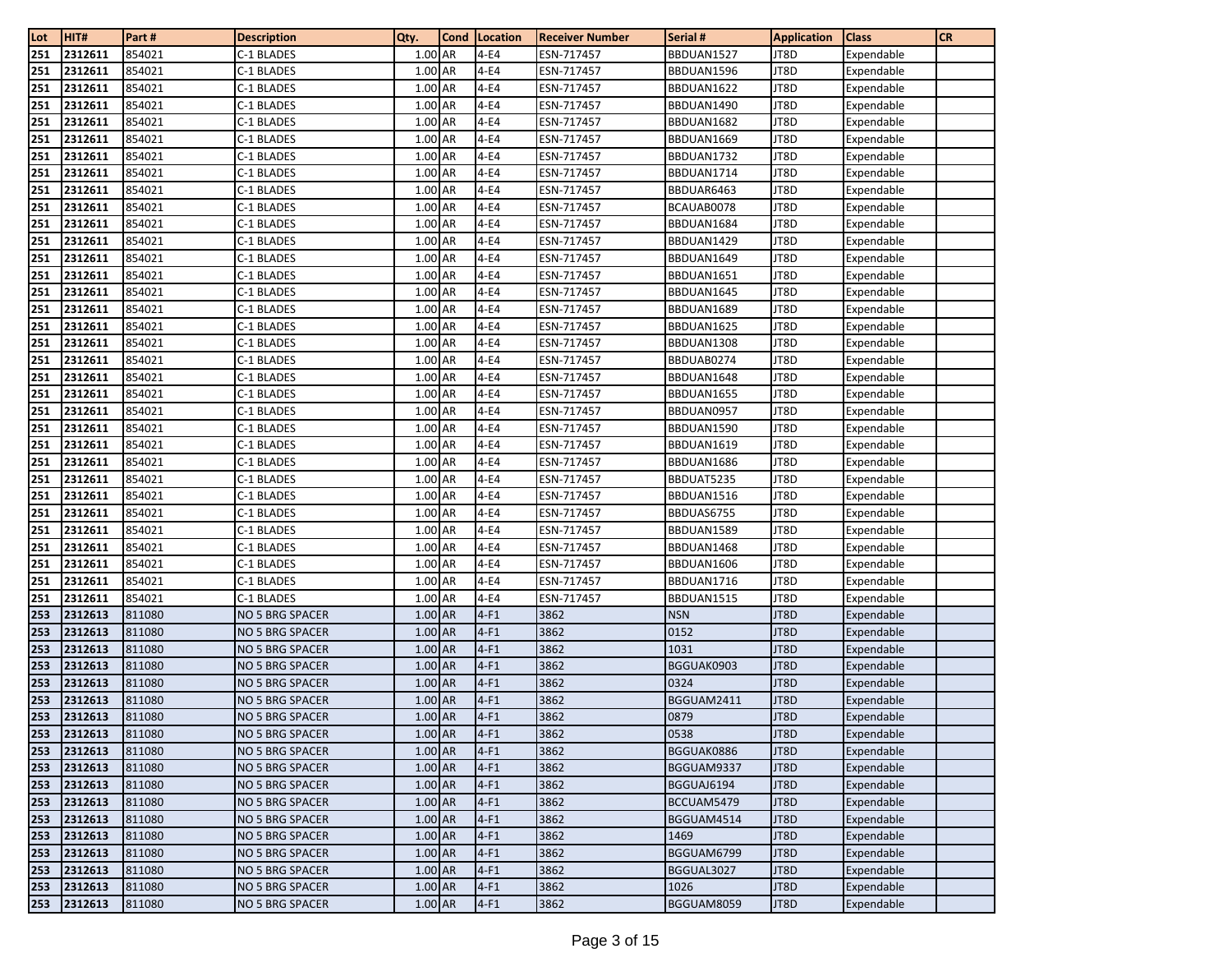| Lot | HIT#    | Part #     | <b>Description</b>                       | Qty.      | <b>Cond</b> | Location | <b>Receiver Number</b> | Serial #   | <b>Application</b> | <b>Class</b> | <b>CR</b> |
|-----|---------|------------|------------------------------------------|-----------|-------------|----------|------------------------|------------|--------------------|--------------|-----------|
| 253 | 2312613 | 811080     | NO 5 BRG SPACER                          | $1.00$ AR |             | $4-F1$   | 3862                   | BGGUAJ1920 | JT8D               | Expendable   |           |
| 253 | 2312613 | 811080     | NO 5 BRG SPACER                          | 1.00 AR   |             | $4-F1$   | 3862                   | BGGUAM7943 | JT8D               | Expendable   |           |
| 253 | 2312613 | 811080     | NO 5 BRG SPACER                          | 1.00 AR   |             | $4-F1$   | 3862                   | BBGUAM4522 | JT8D               | Expendable   |           |
| 253 | 2312613 | 811080     | NO 5 BRG SPACER                          | 1.00 AR   |             | $4-F1$   | 3862                   | BGGUAL6435 | JT8D               | Expendable   |           |
| 253 | 2312613 | 811080     | <b>NO 5 BRG SPACER</b>                   | 1.00 AR   |             | $4-F1$   | 3862                   | BGGUAH5861 | JT8D               | Expendable   |           |
| 253 | 2312613 | 811080     | NO 5 BRG SPACER                          | $1.00$ AR |             | $4-F1$   | 3862                   | 0800       | JT8D               | Expendable   |           |
| 253 | 2312613 | 811080     | NO 5 BRG SPACER                          | 1.00 AR   |             | $4-F1$   | 3862                   | 527        | JT8D               | Expendable   |           |
| 253 | 2312613 | 811080     | NO 5 BRG SPACER                          | 1.00 AR   |             | $4-F1$   | 3862                   | <b>NSN</b> | JT8D               | Expendable   |           |
| 253 | 2312613 | 811080     | NO 5 BRG SPACER                          | 1.00 AR   |             | $4-F1$   | 3862                   | BGGUAL6070 | JT8D               | Expendable   |           |
| 253 | 2312613 | JA811980   | #5 BRG SPACER                            | 1.00 AR   |             | $4-F1$   | 3860                   | 92159      | JT8D               | Expendable   |           |
| 253 | 2312613 | JA811980   | #5 BRG SPACER                            | $1.00$ AR |             | $4-F1$   | 3860                   | 79352      | JT8D               | Expendable   |           |
| 253 | 2312613 | JA811980   | #5 BRG SPACER                            | 1.00 AR   |             | $4-F1$   | 3860                   | 76551      | JT8D               | Expendable   |           |
| 253 | 2312613 | JA811980   | #5 BRG SPACER                            | 1.00 AR   |             | $4-F1$   | 3860                   | 76515      | JT8D               | Expendable   |           |
| 253 | 2312613 | JA811980   | #5 BRG SPACER                            | 1.00 AR   |             | $4-F1$   | 3860                   | 76538      | JT8D               | Expendable   |           |
| 253 | 2312613 | JA811980   | #5 BRG SPACER                            | 1.00 AR   |             | $4-F1$   | 3860                   | 76513      | JT8D               | Expendable   |           |
| 253 | 2312613 | JA811980   | #5 BRG SPACER                            | 1.00 AR   |             | $4-F1$   | 3860                   | <b>NSN</b> | JT8D               | Expendable   |           |
| 253 | 2312613 | JA811980   | #5 BRG SPACER                            | 1.00 AR   |             | $4-F1$   | 3860                   | 94355      | JT8D               | Expendable   |           |
| 253 | 2312613 | JA811980   | #5 BRG SPACER                            | 1.00 AR   |             | $4-F1$   | 3860                   | 103695     | JT8D               | Expendable   |           |
| 253 | 2312613 | JA811980   | #5 BRG SPACER                            | 1.00 AR   |             | $4-F1$   | 3860                   | 89712      | JT8D               | Expendable   |           |
| 253 | 2312613 | JA811980   | #5 BRG SPACER                            | $1.00$ AR |             | $4-F1$   | 3860                   | 9509682    | JT8D               | Expendable   |           |
| 253 | 2312613 | JA811980   | #5 BRG SPACER                            | 1.00 AR   |             | $4-F1$   | 3860                   | 78270      | JT8D               | Expendable   |           |
| 253 | 2312613 | JA811980   | #5 BRG SPACER                            | 1.00 AR   |             | $4-F1$   | 3860                   | 94369      | JT8D               | Expendable   |           |
| 253 | 2312613 | JA811980   | #5 BRG SPACER                            | 1.00 AR   |             | $4-F1$   | 3860                   | 9503445    | JT8D               | Expendable   |           |
| 253 | 2312613 | JA811980   | #5 BRG SPACER                            | 1.00 AR   |             | $4-F1$   | 3860                   | 71347      | JT8D               | Expendable   |           |
| 253 | 2312613 | JA811980   | #5 BRG SPACER                            | $1.00$ AR |             | $4-F1$   | 3860                   | 89656      | JT8D               | Expendable   |           |
| 253 | 2312613 | JA811980   | #5 BRG SPACER                            | $1.00$ AR |             | $4-F1$   | 3860                   | 93455      | JT8D               | Expendable   |           |
| 253 | 2312613 | JA811980   | #5 BRG SPACER                            | 1.00 AR   |             | $4-F1$   | 3860                   | 43418      | JT8D               | Expendable   |           |
| 253 | 2312613 | JA811980   | #5 BRG SPACER                            | 1.00 AR   |             | $4-F1$   | 3860                   | 9506182    | JT8D               | Expendable   |           |
| 253 | 2312613 | JA811980   | #5 BRG SPACER                            | 1.00 AR   |             | $4-F1$   | 3860                   | 9503438    | JT8D               | Expendable   |           |
| 253 | 2312613 | JA811980   | #5 BRG SPACER                            | 1.00 AR   |             | $4-F1$   | 3860                   | 82850      | JT8D               | Expendable   |           |
| 253 | 2312613 | JA811980   | #5 BRG SPACER                            | 1.00 AR   |             | $4-F1$   | 3860                   | 79330      | JT8D               | Expendable   |           |
| 253 | 2312613 | JA811980   | #5 BRG SPACER                            | 1.00 AR   |             | $4-F1$   | 3860                   | <b>NSN</b> | JT8D               | Expendable   |           |
| 254 | 2312614 | 318178     | NO 4 BRG OUT. RACE RTNG                  | 1.00 AR   |             | $4-F2$   | Initial Import         | N/A        | JT8D               | Expendable   |           |
|     |         |            | <b>NUT</b>                               |           |             |          |                        |            |                    |              |           |
| 254 | 2312614 | 440776     | NO 4 1/2 BRG INN RACE<br><b>RTNG NUT</b> | 1.00 AR   |             | $4-F2$   | Initial Import         | <b>NSN</b> | JT8D               | Expendable   |           |
| 254 | 2312614 | 5003436-01 | PLATE-BLADE RTNG, TURB                   | 1.00 AR   |             | $4-F2$   | Initial Import         | R59995     | JT8D               | Expendable   |           |
|     |         |            | 1STG                                     |           |             |          |                        |            |                    |              |           |
| 254 | 2312614 | 5003436-01 | PLATE-BLADE RTNG, TURB                   | 1.00 AR   |             | $4-F2$   | *7723                  | RG0435     | JT8D               | Expendable   |           |
|     |         |            | 1STG                                     |           |             |          |                        |            |                    |              |           |
| 254 | 2312614 | 5003436-01 | PLATE-BLADE RTNG, TURB                   | 1.00 AR   |             | $4-F2$   | *7724                  | ST6127     | JT8D               | Expendable   |           |
|     |         |            | 1STG                                     |           |             |          |                        |            |                    |              |           |
| 254 | 2312614 | 5003436-01 | PLATE-BLADE RTNG, TURB                   | 1.00 AR   |             | $4-F2$   | *7725                  | ST7577     | JT8D               | Expendable   |           |
|     |         |            | 1STG                                     |           |             |          |                        |            |                    |              |           |
| 254 | 2312614 | 5003436-01 | PLATE-BLADE RTNG, TURB<br>1STG           | 1.00 AR   |             | $4-F2$   | $*7726$                | ST7583     | JT8D               | Expendable   |           |
| 254 | 2312614 | 5003436-01 | PLATE-BLADE RTNG, TURB                   | 1.00 AR   |             | $4-F2$   | *7728                  | ST7584     | JT8D               | Expendable   |           |
|     |         |            | 1STG                                     |           |             |          |                        |            |                    |              |           |
| 254 | 2312614 | 5003436-01 | PLATE-BLADE RTNG, TURB<br>1STG           | 1.00 AR   |             | $4-F2$   | *7729                  | ST7622     | JT8D               | Expendable   |           |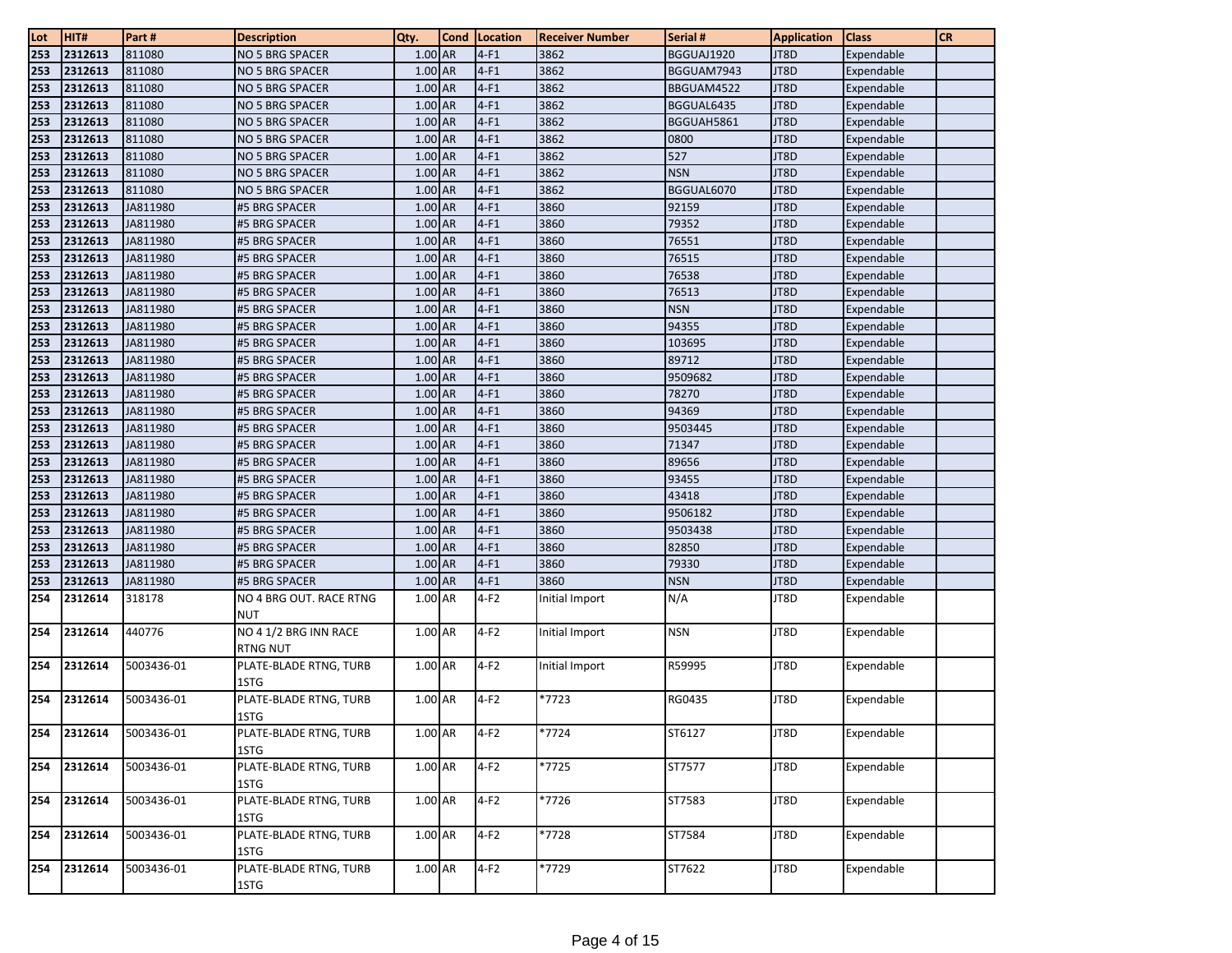| Lot | HIT#        | Part#       | <b>Description</b>            | Qty.      | Cond Location | <b>Receiver Number</b> | Serial #            | <b>Application</b> | <b>Class</b> | <b>CR</b> |
|-----|-------------|-------------|-------------------------------|-----------|---------------|------------------------|---------------------|--------------------|--------------|-----------|
| 254 | 2312614     | 5003436-01  | PLATE-BLADE RTNG, TURB        | 1.00 AR   | $4-F2$        | *7731                  | ST7630              | JT8D               | Expendable   |           |
|     |             |             | 1STG                          |           |               |                        |                     |                    |              |           |
| 254 | 2312614     | 5003436-01  | PLATE-BLADE RTNG, TURB        | 1.00 AR   | $4-F2$        | *7733                  | ST7633              | JT8D               | Expendable   |           |
|     |             |             | 1STG                          |           |               |                        |                     |                    |              |           |
| 254 | 2312614     | 5003436-01  | PLATE-BLADE RTNG, TURB        | 1.00 AR   | $4-F2$        | *7734                  | ST7706              | JT8D               | Expendable   |           |
|     |             |             | 1STG                          |           |               |                        |                     |                    |              |           |
| 254 | 2312614     | 5003436-01  | PLATE-BLADE RTNG, TURB        | $1.00$ AR | $4-F2$        | *7735                  | ST7707              | JT8D               | Expendable   |           |
|     |             |             | 1STG                          |           |               |                        |                     |                    |              |           |
| 254 | 2312614     | 5003436-01  | PLATE-BLADE RTNG, TURB        | 1.00 AR   | $4-F2$        | *7737                  | ST7718              | JT8D               | Expendable   |           |
|     |             |             | 1STG                          |           |               |                        |                     |                    |              |           |
| 254 | 2312614     | 5003436-01  | PLATE-BLADE RTNG, TURB        | 1.00 AR   | $4-F2$        | *7739                  | ST7735              | JT8D               | Expendable   |           |
|     |             |             | 1STG                          |           |               |                        |                     |                    |              |           |
| 254 | 2312614     | 5003436-01  | PLATE-BLADE RTNG, TURB        | 1.00 AR   | $4-F2$        | *7740                  | ST7736              | JT8D               | Expendable   |           |
|     |             |             | 1STG                          |           |               |                        |                     |                    |              |           |
| 254 | 2312614     | 5003436-01  | PLATE-BLADE RTNG, TURB        | 1.00 AR   | $4-F2$        | *7742                  | ST7748              | JT8D               | Expendable   |           |
|     |             |             | 1STG                          |           |               |                        |                     |                    |              |           |
| 254 | 2312614     | 5003436-01  | PLATE-BLADE RTNG, TURB        | 1.00 AR   | $4-F2$        | *7743                  | ST7753              | JT8D               | Expendable   |           |
|     |             |             | 1STG                          |           |               |                        |                     |                    |              |           |
| 254 | 2312614     | 5003662-01  | GEAR-ASSY, OF SPUR, FR        | 1.00 AR   | $4-F2$        | Initial Import         | <b>NSN</b>          | JT8D               | Expendable   |           |
|     |             |             | <b>ACCY DRIVE</b>             |           |               |                        |                     |                    |              |           |
| 254 | 2312614     | 5005889-201 | <b>COMPRESSOR STATOR ASSY</b> | 1.00 AR   | $4-F2$        | Initial Import         | UR1891              | JT8D               | Expendable   |           |
|     |             |             | OF 9 STG                      |           |               |                        |                     |                    |              |           |
| 254 | 2312614     | 538946      | LOCK-NO 4 1/2 BRG             | $1.00$ AR | $4-F2$        | Initial Import         | <b>NSN</b>          | JT8D               | Expendable   |           |
| 254 | 2312614     | 547650      | SPACER-NO 4 1/2 BRG           | 1.00 AR   | $4-F2$        | Initial Import         | N/A                 | JT8D               | Expendable   |           |
| 254 | 2312614     | 668803      | TUBE-INTERCONNECTOR           | 9.00 AR   | $4-F2$        | Initial Import         | N/A                 | JT8D               | Expendable   |           |
| 254 | 2312614     | 676900      | NO 5 BRG OUTER RTNG NUT       | 1.00 AR   | $4-F2$        | Initial Import         | <b>NSN</b>          | JT8D               | Expendable   |           |
|     |             |             |                               |           |               |                        |                     |                    |              |           |
| 254 | 2312614     | 676954-003  | SHIELD-ASSY OF, HEAT, INR,    | 1.00 AR   | $4-F2$        | Initial Import         | C3419               | JT8D               | Expendable   |           |
|     |             |             | NO 4 AND 5 BRG                |           |               |                        |                     |                    |              |           |
| 254 | 2312614     | 759747      | NO 6 BRG SCAV PUMP SPUR       | 1.00 AR   | $4-F2$        | Initial Import         | <b>NSN</b>          | JT8D               | Expendable   |           |
|     |             |             | <b>GEARSHAFT</b>              |           |               |                        |                     |                    |              |           |
| 254 | 2312614     | 761799      | RING-SEALING, NO 1 BRG        | 1.00 AR   | $4-F2$        | Initial Import         | <b>NSN</b>          | JT8D               | Expendable   |           |
| 254 | 2312614     | 762497      | NO 3 BRG HEAT SHIELD          | 1.00 AR   | $4-F2$        | Initial Import         | N/A                 | JT8D               | Expendable   |           |
| 254 | 2312614     | 762713      | CONNECTOR-TUBE, OIL           | 1.00 AR   | $4-F2$        | Initial Import         | N/A                 | JT8D               | Expendable   |           |
|     |             |             | COOLER FUEL INLET             |           |               |                        |                     |                    |              |           |
| 254 | 2312614     | 765412      | THERMOCOUPLE                  | 1.00 AR   | $4-F2$        | Initial Import         | <b>BMEWA, J5583</b> | JT8D               | Expendable   |           |
| 254 | 2312614     | 765412      | THERMOCOUPLE                  | 1.00 AR   | $4-F2$        | Initial Import         | 131617              | JT8D               | Expendable   |           |
| 254 | 2312614     | 765412      | THERMOCOUPLE                  | 1.00 AR   | $4-F2$        | Initial Import         | 169040              | JT8D               | Expendable   |           |
| 254 | 2312614     | 765412      | THERMOCOUPLE                  | 1.00 AR   | $4-F2$        | Initial Import         | 315942              | JT8D               | Expendable   |           |
| 254 | 2312614     | 765412      | THERMOCOUPLE                  | 1.00 AR   | $4-F2$        | *7832                  | BMEWAJ6320          | JT8D               | Expendable   |           |
|     | 254 2312614 | 765412      | THERMOCOUPLE                  | 1.00 AR   | $4-F2$        | *7833                  | BMEWAJ6431          | JT8D               | Expendable   |           |
| 254 | 2312614     | 765412      | THERMOCOUPLE                  | 1.00 AR   | $4-F2$        | *7834                  | BMEWAJ6434          | JT8D               | Expendable   |           |
| 254 | 2312614     | 771605      | DUCT-ASSY OF, COMPRESSOR      | 1.00 AR   | $4-F2$        | Initial Import         | N/A                 | JT8D               | Expendable   |           |
|     |             |             | <b>INLET</b>                  |           |               |                        |                     |                    |              |           |
| 254 | 2312614     | 772286      | 1 ST STAGE SEAL ASSY          | 1.00 AR   | $4-F2$        | Initial Import         | 50                  | JT8D               | Expendable   |           |
| 254 | 2312614     | 772626      | TUBE TRANSFER, SHORT          | 2.00 AR   | $4-F2$        | Initial Import         | N/A                 | JT8D               | Expendable   |           |
|     | 254 2312614 | 776953      | NUT ASSY GANG CHANNEL         | 1.00 AR   | $4-F2$        | Initial Import         | N/A                 | JT8D               | Expendable   |           |
|     | 254 2312614 | 776953      | NUT ASSY GANG CHANNEL         | $1.00$ AR | $4-F2$        | *8971                  | N/A                 | JT8D               | Expendable   |           |
|     | 254 2312614 | 777738      | T-3 INNER AIRSEAL RING ASSY   | 1.00 AR   | $4-F2$        | Initial Import         | 4/10                | JT8D               | Expendable   |           |
| 254 | 2312614     | 798170-002  | <b>NO 4 BRG HOUSING</b>       | 1.00 AR   | $4-F2$        | Initial Import         | BGUXAA0150          | JT8D               | Expendable   |           |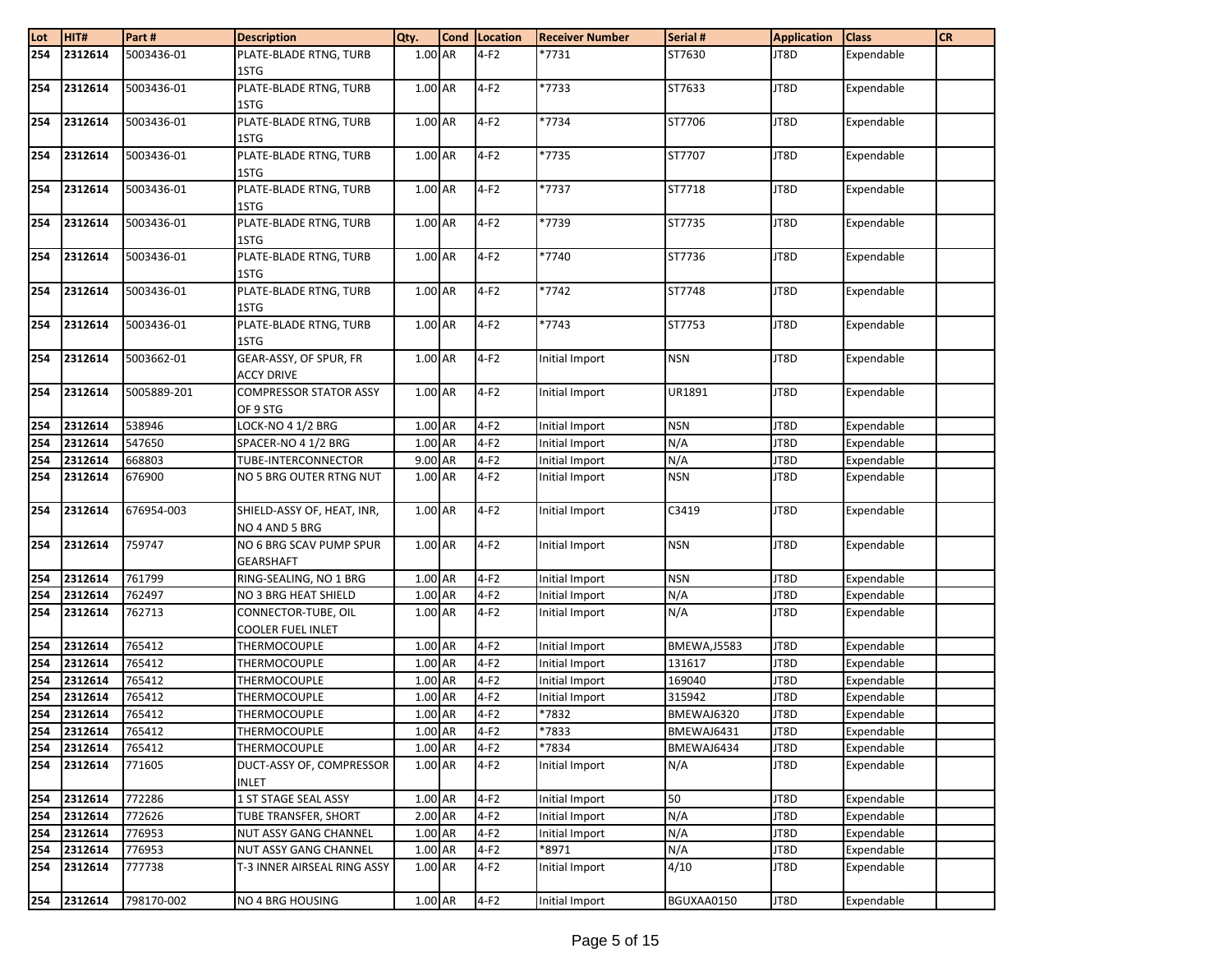| Lot        | HIT#               | Part#                    | <b>Description</b>         | Qty.               | <b>Cond</b> Location | <b>Receiver Number</b> | Serial #                | <b>Application</b> | <b>Class</b>             | <b>CR</b> |
|------------|--------------------|--------------------------|----------------------------|--------------------|----------------------|------------------------|-------------------------|--------------------|--------------------------|-----------|
| 254        | 2312614            | 799784                   | <b>FRONT FAN CASE</b>      | 1.00 AR            | $4-F2$               | Initial Import         | TM6402                  | JT8D               | Expendable               |           |
| 254        | 2312614            | 801772                   | <b>CC GUIDES</b>           | 9.00 AR            | $4-F2$               | Initial Import         | N/A                     | JT8D               | Expendable               |           |
| 254        | 2312614            | 801847                   | SHIELD-ASSY OF, HEAT, NO 4 | 1.00 AR            | $4-F2$               | Initial Import         | <b>NSN</b>              | JT8D               | Expendable               |           |
|            |                    |                          | <b>BRG</b>                 |                    |                      |                        |                         |                    |                          |           |
| 254        | 2312614            | 807728                   | DUCT-ASSY OF, AIR,         | 1.00 AR            | $4-F2$               | Initial Import         | <b>NSN</b>              | JT8D               | Expendable               |           |
|            |                    |                          | COOLING, TURB ROTOR, 1STG  |                    |                      |                        |                         |                    |                          |           |
|            |                    |                          |                            |                    |                      |                        |                         |                    |                          |           |
| 254        | 2312614            | 809128-01                | CONE ASSY OF TURB EXHT     | 1.00 AR            | $4-F2$               | Initial Import         | N/A                     | JT8D               | Expendable               |           |
| 254        | 2312614            | 810493                   | STOP-EXIT GUIDE VANE CASE  | 7.00 AR            | $4-F2$               | Initial Import         | N/A                     | JT8D               | Expendable               |           |
|            |                    |                          |                            |                    |                      |                        |                         |                    |                          |           |
| 254        | 2312614            | 814755                   | NUT-ASSY OF, SLFLKG, GANG  | 1.00 AR            | $4-F2$               | Initial Import         | N/A                     | JT8D               | Expendable               |           |
|            |                    |                          | ANGLE, FAN EXH             |                    |                      |                        |                         |                    |                          |           |
| 254        | 2312614            | 814755                   | NUT-ASSY OF, SLFLKG, GANG  | 1.00 AR            | $4-F2$               | *15735                 | N/A                     | JT8D               | Expendable               |           |
|            |                    |                          | ANGLE, FAN EXH             |                    |                      |                        |                         |                    |                          |           |
| 254        | 2312614            | 819812-01                | SUP-ASSY OF, CONTAINMENT   | 1.00 AR            | $4-F2$               | Initial Import         | <b>NSN</b>              | JT8D               | Expendable               |           |
|            |                    |                          | SHIELD RIGHT               |                    |                      |                        |                         |                    |                          |           |
|            |                    |                          |                            |                    |                      |                        |                         |                    |                          |           |
| 254        | 2312614            | 819813-01                | SUP-ASSY OF CONTAINMENT    | 1.00 AR            | $4-F2$               | Initial Import         | <b>NSN</b>              | JT8D               | Expendable               |           |
|            |                    |                          | SHIELD, LEFT               |                    |                      |                        |                         |                    |                          |           |
|            |                    |                          |                            |                    |                      |                        |                         |                    |                          |           |
| 254        | 2312614            | JA801772                 | <b>CC GUIDES</b>           | 9.00 AR            | $4-F2$               | Initial Import         | N/A                     | JT8D               | Expendable               |           |
| 254        | 2312614            | JA801772                 | <b>CC GUIDES</b>           | 6.00 AR            | $4-F2$               | Initial Import         | N/A                     | JT8D               | Expendable               |           |
| 254        | 2312614            | P107P38                  | HPC BLADE STG 7            | 1.00 OH            | $4-F2$               | Initial Import         | N/A<br><b>UB0779</b>    | CFM56              | Expendable               |           |
| 255        | 2312615<br>2312615 | 798821-002<br>798821-002 | C-1 BLADES                 | 1.00 AR<br>1.00 AR | $4-F3$               | 1779                   |                         | JT8D<br>JT8D       | Expendable<br>Expendable |           |
| 255        |                    |                          | C-1 BLADES                 | 1.00 AR            | $4-F3$<br>$4-F3$     | 1780<br>1781           | VC4300                  |                    |                          |           |
| 255        | 2312615            | 798821-002               | C-1 BLADES                 |                    |                      |                        | UA3973                  | JT8D               | Expendable               |           |
| 255        | 2312615<br>2312615 | 798821-002               | C-1 BLADES                 | 1.00 AR            | $4-F3$<br>$4-F3$     | 1785                   | VC4791                  | JT8D<br>JT8D       | Expendable               |           |
| 255<br>255 | 2312615            | 798821-002<br>798821-002 | C-1 BLADES<br>C-1 BLADES   | 1.00 AR<br>1.00 AR | $4-F3$               | 1786<br>1787           | <b>UM8212</b><br>VC5421 | JT8D               | Expendable<br>Expendable |           |
|            | 2312615            |                          | C-1 BLADES                 | 1.00 AR            | $4-F3$               | 1788                   | UM6129                  | JT8D               | Expendable               |           |
| 255        |                    | 798821-002               |                            | 1.00 AR            | $4-F3$               |                        | <b>NSN</b>              |                    |                          |           |
| 255<br>255 | 2312615<br>2312615 | 798821-002<br>798821-002 | C-1 BLADES<br>C-1 BLADES   | $1.00$ AR          | $4-F3$               | 1789<br>1822           | TL1744                  | JT8D<br>JT8D       | Expendable               |           |
| 255        | 2312615            | 798821-002               | C-1 BLADES                 | 1.00 AR            | $4-F3$               | 1823                   | RD3214                  | JT8D               | Expendable<br>Expendable |           |
| 255        | 2312615            | 798821-002               | C-1 BLADES                 | 1.00 AR            | $4-F3$               | 1824                   | UM6430                  | JT8D               | Expendable               |           |
| 255        | 2312615            | 798821-002               | C-1 BLADES                 | 1.00 AR            | $4-F3$               | 1825                   | UA1541                  | JT8D               | Expendable               |           |
| 255        | 2312615            | 798821-002               | C-1 BLADES                 | 1.00 AR            | $4-F3$               | 1826                   | SC0263                  | JT8D               | Expendable               |           |
| 255        | 2312615            | 798821-002               | C-1 BLADES                 | 1.00 AR            | $4-F3$               | 1827                   | TL1510                  | JT8D               | Expendable               |           |
| 255        | 2312615            | 798821-002               | C-1 BLADES                 | 1.00 AR            | $4-F3$               | 1828                   | SY3357                  | JT8D               | Expendable               |           |
| 255        | 2312615            | 798821-002               | C-1 BLADES                 | 1.00 AR            | $4-F3$               | 1829                   | <b>UA2404</b>           | JT8D               | Expendable               |           |
| 255        | 2312615            | 798821-002               | C-1 BLADES                 | 1.00 AR            | $4-F3$               | 1830                   | <b>NSN</b>              | JT8D               | Expendable               |           |
| 255        | 2312615            | 798821-002               | C-1 BLADES                 | 1.00 AR            | $4-F3$               | 1831                   | VC4643                  | JT8D               | Expendable               |           |
| 255        | 2312615            | 798821-002               | C-1 BLADES                 | 1.00 AR            | $4-F3$               | 1832                   | <b>VC2478</b>           | JT8D               | Expendable               |           |
| 255        | 2312615            | 798821-002               | C-1 BLADES                 | 1.00 AR            | $4-F3$               | 1833                   | SC1288                  | JT8D               | Expendable               |           |
| 255        | 2312615            | 798821-002               | C-1 BLADES                 | 1.00 AR            | $4-F3$               | 1841                   | <b>UA7704</b>           | JT8D               | Expendable               |           |
| 255        | 2312615            | 798821-002               | C-1 BLADES                 | 1.00 AR            | $4-F3$               | 1842                   | <b>UA7593</b>           | JT8D               | Expendable               |           |
| 255        | 2312615            | 798821-002               | C-1 BLADES                 | 1.00 AR            | $4-F3$               | 1843                   | <b>UA7537</b>           | JT8D               | Expendable               |           |
| 255        | 2312615            | 798821-002               | C-1 BLADES                 | 1.00 AR            | $4-F3$               | 1844                   | <b>UA7717</b>           | JT8D               | Expendable               |           |
| 255        | 2312615            | 851621                   | C-1 BLADES                 | 1.00 AR            | $4-F3$               | 1872                   | BBDUA05959              | JT8D               | Expendable               |           |
| 255        | 2312615            | 851621                   | C-1 BLADES                 | 1.00 AR            | $4-F3$               | 1873                   | BBDUAO5846              | JT8D               | Expendable               |           |
| 255        | 2312615            | 851621                   | C-1 BLADES                 | 1.00 AR            | $4-F3$               | 1874                   | BBDUAO5907              | JT8D               | Expendable               |           |
| 255        | 2312615            | 851621                   | C-1 BLADES                 | $1.00$ AR          | $4-F3$               | 1875                   | <b>BBDUA10133</b>       | JT8D               | Expendable               |           |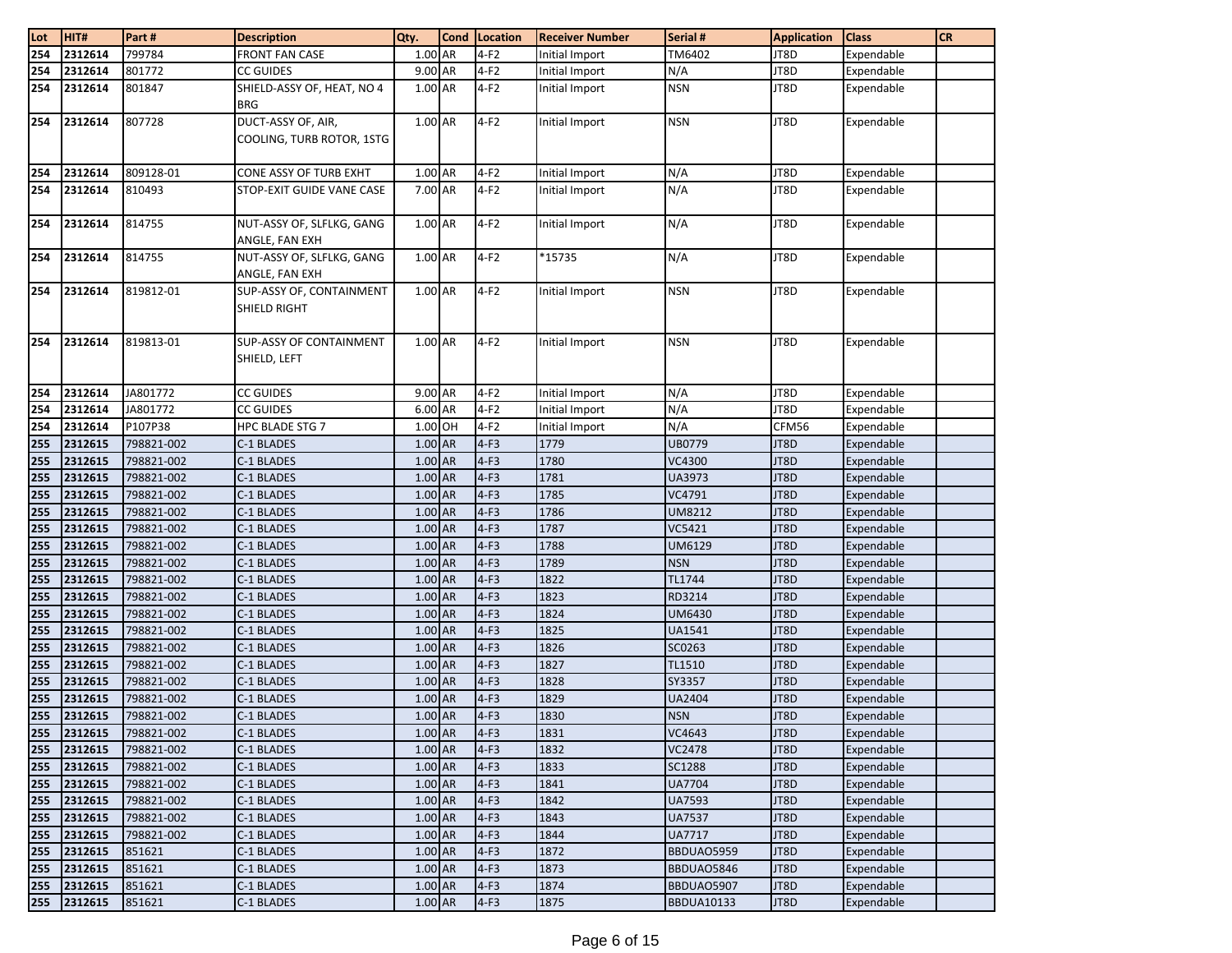| Lot        | HIT#               | Part#                    | <b>Description</b>       | Qty.                 | <b>Cond</b> | Location         | <b>Receiver Number</b> | Serial #                 | <b>Application</b> | <b>Class</b>             | <b>CR</b> |
|------------|--------------------|--------------------------|--------------------------|----------------------|-------------|------------------|------------------------|--------------------------|--------------------|--------------------------|-----------|
| 255        | 2312615            | 851621                   | C-1 BLADES               | 1.00 AR              |             | $4-F3$           | 1876                   | BBDUA05966               | JT8D               | Expendable               |           |
| 255        | 2312615            | 851621                   | C-1 BLADES               | 1.00 AR              |             | $4-F3$           | 1877                   | BBDUAO5112               | JT8D               | Expendable               |           |
| 255        | 2312615            | 851621                   | C-1 BLADES               | 1.00 AR              |             | $4-F3$           | 1879                   | BBDUAR4207               | JT8D               | Expendable               |           |
| 255        | 2312615            | 851621                   | C-1 BLADES               | 1.00 AR              |             | $4-F3$           | 1880                   | BBDUAP3534               | JT8D               | Expendable               |           |
| 255        | 2312615            | 851621                   | C-1 BLADES               | 1.00 AR              |             | $4-F3$           | 1881                   | BBDUAO2413               | JT8D               | Expendable               |           |
| 255        | 2312615            | 851621                   | C-1 BLADES               | 1.00 AR              |             | $4-F3$           | 1882                   | BBDUAY6019               | JT8D               | Expendable               |           |
| 255        | 2312615            | 851621                   | C-1 BLADES               | 1.00 AR              |             | $4-F3$           | 1883                   | BBDUAY5702               | JT8D               | Expendable               |           |
| 255        | 2312615            | 851621                   | C-1 BLADES               | 1.00 AR              |             | $4-F3$           | 1885                   | <b>BBDUA10009</b>        | JT8D               | Expendable               |           |
| 255        | 2312615            | 851621                   | C-1 BLADES               | 1.00 AR              |             | $4-F3$           | 1886                   | BBDUAO5968               | JT8D               | Expendable               |           |
| 255        | 2312615            | 851621                   | C-1 BLADES               | $1.00$ AR            |             | $4-F3$           | 1887                   | BBDUAY5465               | JT8D               | Expendable               |           |
| 255        | 2312615            | 851621                   | C-1 BLADES               | 1.00 AR              |             | $4-F3$           | 1889                   | BBDUA03168               | JT8D               | Expendable               |           |
| 255        | 2312615            | 851621                   | C-1 BLADES               | 1.00 AR              |             | $4-F3$           | 1892                   | BBDUAR4313               | JT8D               | Expendable               |           |
| 255        | 2312615            | 851621                   | C-1 BLADES               | 1.00 AR              |             | $4-F3$           | 1893                   | BBDUAO5629               | JT8D               | Expendable               |           |
| 255        | 2312615            | 851621                   | C-1 BLADES               | 1.00 AR              |             | $4-F3$           | 1894                   | BBDUA05932               | JT8D               | Expendable               |           |
| 255        | 2312615            | 851621                   | C-1 BLADES               | 1.00 AR              |             | $4-F3$           | 1924                   | <b>BBDUA10240</b>        | JT8D               | Expendable               |           |
| 255        | 2312615            | 851621                   | C-1 BLADES               | 1.00 AR              |             | $4-F3$           | 1925                   | BBDUAX7798               | JT8D               | Expendable               |           |
| 255        | 2312615            | 851621                   | C-1 BLADES               | 1.00 AR              |             | $4-F3$           | 1926                   | BBDUAO9935               | JT8D               | Expendable               |           |
| 255        | 2312615            | 851621                   | C-1 BLADES               | 1.00 AR              |             | $4-F3$           | 1927                   | BBDUAO5605               | JT8D               | Expendable               |           |
| 255        | 2312615            | 851621                   | C-1 BLADES               | 1.00 AR              |             | $4-F3$           | 1928                   | WF7947                   | JT8D               | Expendable               |           |
| 255        | 2312615            | 851621                   | C-1 BLADES               | 1.00 AR              |             | $4-F3$           | 1929                   | BBDUAW3214               | JT8D               | Expendable               |           |
| 255        | 2312615            | 851621                   | C-1 BLADES               | 1.00 AR              |             | $4-F3$           | 1930                   | BBDUAY5742               | JT8D               | Expendable               |           |
| 255        | 2312615            | 851621                   | C-1 BLADES               | 1.00 AR              |             | $4-F3$           | 1931                   | <b>BBDUA32396</b>        | JT8D               | Expendable               |           |
| 255        | 2312615            | 851621                   | C-1 BLADES               | 1.00 AR              |             | $4-F3$           | 1932                   | BBDUAO5931               | JT8D               | Expendable               |           |
| 255        | 2312615            | 851621                   | C-1 BLADES               | 1.00 AR              |             | $4-F3$           | 1933                   | <b>BBDUA10246</b>        | JT8D               | Expendable               |           |
| 255        | 2312615            | 851621                   | C-1 BLADES               | 1.00 AR              |             | $4-F3$           | 1934                   | <b>BBDUA10154</b>        | JT8D               | Expendable               |           |
| 255        | 2312615            | 851621                   | C-1 BLADES               | 1.00 AR              |             | $4-F3$           | 1935                   | <b>BBDUA32376</b>        | JT8D               | Expendable               |           |
| 255        | 2312615            | 851621                   | C-1 BLADES               | 1.00 AR              |             | $4-F3$           | 1936                   | BBDUAU3996               | JT8D               | Expendable               |           |
| 255        | 2312615            | 851621                   | C-1 BLADES               | 1.00 AR              |             | $4-F3$           | 1937                   | <b>BBDUA10155</b>        | JT8D               | Expendable               |           |
| 255        | 2312615            | 851621                   | C-1 BLADES               | 1.00 AR              |             | $4-F3$           | 1938                   | <b>BBDUA32346</b>        | JT8D               | Expendable               |           |
| 255        | 2312615            | 851621                   | C-1 BLADES               | 1.00 AR              |             | $4-F3$           | 1939                   | BBDUAO5924               | JT8D               | Expendable               |           |
| 255        | 2312615            | 851621                   | C-1 BLADES               | 1.00 AR              |             | $4-F3$           | 1940                   | BBDUAO5964               | JT8D               | Expendable               |           |
| 255        | 2312615            | 851621                   | C-1 BLADES               | 1.00 AR              |             | $4-F3$           | 1941                   | <b>BBDUA32167</b>        | JT8D               | Expendable               |           |
| 255        | 2312615            | 851621                   | C-1 BLADES               | 1.00 AR              |             | $4-F3$           | 1942                   | <b>BBDUA13804</b>        | JT8D               | Expendable               |           |
| 255        | 2312615            | 851621                   | C-1 BLADES               | 1.00 AR              |             | $4-F3$           | 1943                   | <b>BBDUA17147</b>        | JT8D               | Expendable               |           |
| 255        | 2312615            | 851621                   | C-1 BLADES               | 1.00 AR              |             | $4-F3$           | 1944                   | <b>BBDUA10222</b>        | JT8D               | Expendable               |           |
| 255        | 2312615            | 851621                   | C-1 BLADES               | 1.00 AR              |             | $4-F3$           | 3283                   | BBDUAP3114               | JT8D               | Expendable               |           |
| 255        | 2312615            | 854021-001               | C-1 BLADES               | 1.00 AR              |             | $4-F3$           | 1988                   | BBDUAT6829               | JT8D               | Expendable               |           |
| 255<br>255 | 2312615            | 854021-001               | C-1 BLADES               | $1.00$ AR<br>1.00 AR |             | $4-F3$<br>$4-F3$ | 1989<br>1999           | BBDUAT5109               | JT8D<br>JT8D       | Expendable               |           |
| 255        | 2312615            | 854021-001               | C-1 BLADES               | 1.00 AR              |             | $4-F3$           | 2000                   | BCAUAB0824<br>BCAUAB0874 | JT8D               | Expendable               |           |
|            | 2312615<br>2312615 | 854021-001<br>854021-001 | C-1 BLADES<br>C-1 BLADES | 1.00 AR              |             | $4-F3$           | 2001                   | BCAUAB0877               | JT8D               | Expendable<br>Expendable |           |
| 255<br>255 | 2312615            | 854021-001               | C-1 BLADES               | 1.00 AR              |             | $4-F3$           | 2002                   | BCAUAB0890               | JT8D               | Expendable               |           |
| 256        | 2312616            | 798821-002               | C-1 BLADES               | 1.00 AR              |             | $4-F4$           | 1070                   | VC3156                   | JT8D               | Expendable               |           |
|            |                    |                          |                          |                      |             |                  |                        |                          |                    |                          |           |
| 256<br>256 | 2312616<br>2312616 | 798821-002<br>798821-002 | C-1 BLADES<br>C-1 BLADES | 1.00 AR<br>1.00 AR   |             | $4-F4$<br>$4-F4$ | 1074<br>1075           | UA4421<br>VC5281         | JT8D<br>JT8D       | Expendable<br>Expendable |           |
| 256        | 2312616            | 798821-002               | C-1 BLADES               | 1.00 AR              |             | $4-F4$           | 1081                   | VC5310                   | JT8D               | Expendable               |           |
| 256        | 2312616            | 798821-002               | C-1 BLADES               | 1.00 AR              |             | $4-F4$           | 1082                   | VC3319                   | JT8D               | Expendable               |           |
| 256        | 2312616            | 798821-002               | C-1 BLADES               | 1.00 AR              |             | $4-F4$           | 1088                   | UA8374                   | JT8D               | Expendable               |           |
| 256        | 2312616            | 798821-002               | C-1 BLADES               | 1.00 AR              |             | $4-F4$           | 1089                   | UB1092                   | JT8D               | Expendable               |           |
| 256        | 2312616            | 798821-002               | C-1 BLADES               | 1.00 AR              |             | $4-F4$           | 1091                   | UB0850                   | JT8D               | Expendable               |           |
|            | 256 2312616        | 798821-002               | C-1 BLADES               | 1.00 AR              |             | $4-F4$           | 1093                   | RL6294                   | JT8D               | Expendable               |           |
|            |                    |                          |                          |                      |             |                  |                        |                          |                    |                          |           |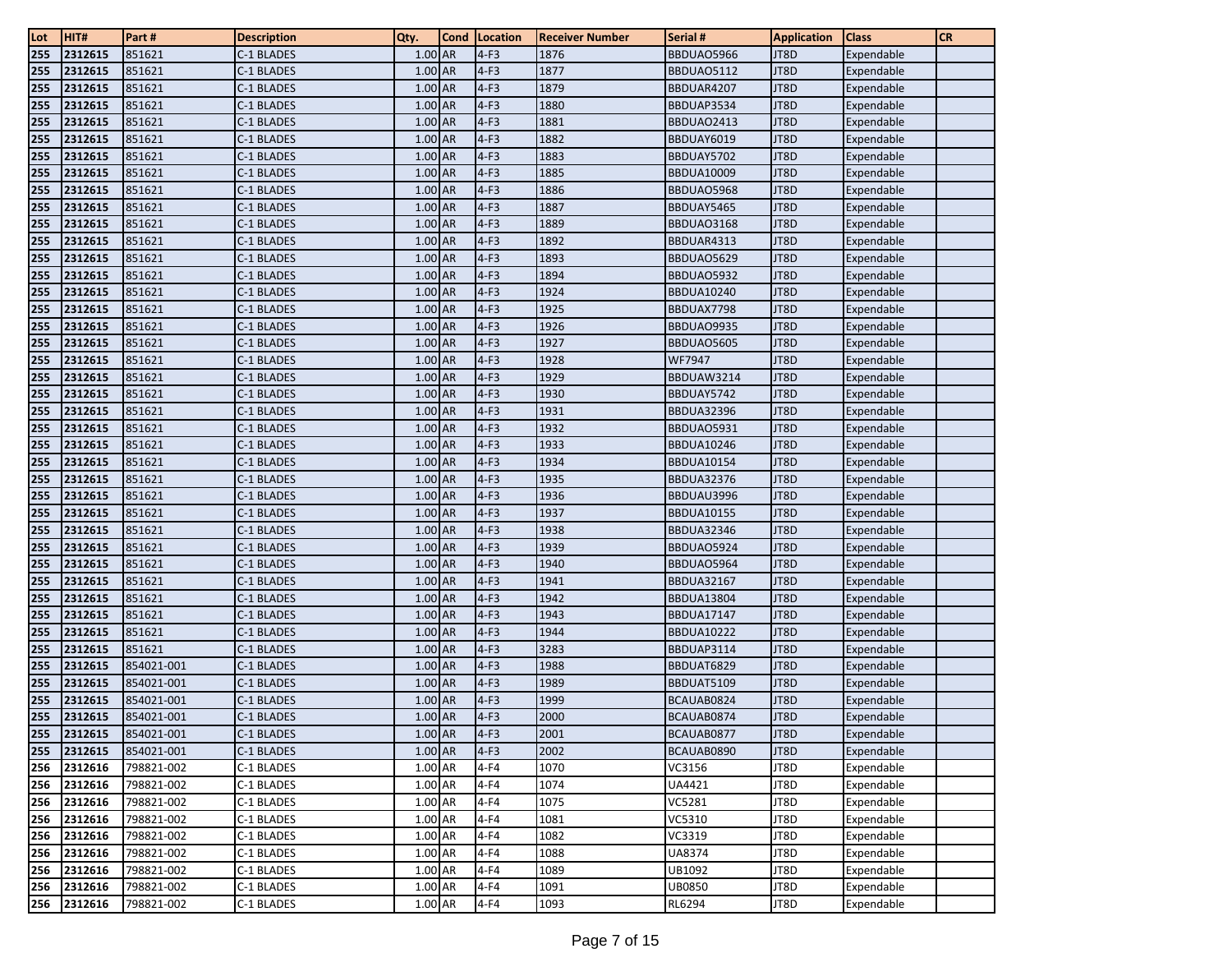| Lot        | HIT#               | Part #           | <b>Description</b>       | Qty.               | <b>Cond</b> | Location         | <b>Receiver Number</b> | Serial #                 | <b>Application</b> | <b>Class</b>             | <b>CR</b> |
|------------|--------------------|------------------|--------------------------|--------------------|-------------|------------------|------------------------|--------------------------|--------------------|--------------------------|-----------|
| 256        | 2312616            | 798821-002       | C-1 BLADES               | 1.00 AR            |             | $4-F4$           | 1094                   | UA7186                   | JT8D               | Expendable               |           |
| 256        | 2312616            | 798821-002       | C-1 BLADES               | 1.00 AR            |             | $4-F4$           | 1095                   | VC5650                   | JT8D               | Expendable               |           |
| 256        | 2312616            | 798821-002       | C-1 BLADES               | 1.00 AR            |             | $4-F4$           | 1100                   | SB9401                   | JT8D               | Expendable               |           |
| 256        | 2312616            | 798821-002       | C-1 BLADES               | 1.00 AR            |             | $4-F4$           | 1101                   | UA2034                   | JT8D               | Expendable               |           |
| 256        | 2312616            | 798821-002       | C-1 BLADES               | 1.00 AR            |             | $4-F4$           | 1102                   | UB0202                   | JT8D               | Expendable               |           |
| 256        | 2312616            | 798821-002       | C-1 BLADES               | 1.00 AR            |             | $4-F4$           | 1103                   | <b>VC2848</b>            | JT8D               | Expendable               |           |
| 256        | 2312616            | 798821-002       | C-1 BLADES               | 1.00 AR            |             | $4-F4$           | 1104                   | UM7911                   | JT8D               | Expendable               |           |
| 256        | 2312616            | 851621           | C-1 BLADES               | 1.00 AR            |             | $4-F4$           | 885                    | BBDUAY6658               | JT8D               | Expendable               |           |
| 256        | 2312616            | 854021           | C-1 BLADES               | 1.00 AR            |             | $4-F4$           | 887                    | BCAUAB0305               | JT8D               | Expendable               |           |
| 256        | 2312616            | 854021           | C-1 BLADES               | 1.00 AR            |             | $4-F4$           | 891                    | RD1014                   | JT8D               | Expendable               |           |
| 256        | 2312616            | 854021           | C-1 BLADES               | 1.00 AR            |             | $4-F4$           | 894                    | RM0589                   | JT8D               | Expendable               |           |
| 256        | 2312616            | 854021           | C-1 BLADES               | 1.00 AR            |             | $4-F4$           | 896                    | NZ6769                   | JT8D               | Expendable               |           |
| 256        | 2312616            | 854021           | C-1 BLADES               | 1.00 AR            |             | $4-F4$           | 900                    | NZ5541                   | JT8D               | Expendable               |           |
| 256        | 2312616            | 854021           | C-1 BLADES               | 1.00 AR            |             | $4-F4$           | 905                    | BBDUAK5586               | JT8D               | Expendable               |           |
| 256        | 2312616            | 854021           | C-1 BLADES               | 1.00 AR            |             | $4-F4$           | 1599                   | <b>BBDUA57121</b>        | JT8D               | Expendable               |           |
| 256        | 2312616            | 854021           | C-1 BLADES               | 1.00 OH            |             | $4-F4$           | 5015                   | <b>BBDUA19781</b>        | JT8D               | Expendable               |           |
| 256        | 2312616            | 854021           | C-1 BLADES               | 1.00 OH            |             | $4-F4$           | 5015                   | <b>BBDUA23428</b>        | JT8D               | Expendable               |           |
| 256        | 2312616            | 854021           | C-1 BLADES               | 1.00 OH            |             | $4-F4$           | 5015                   | BBDUAT4785               | JT8D               | Expendable               |           |
| 256        | 2312616            | 854021           | C-1 BLADES               | 1.00 OH            |             | $4-F4$           | 5015                   | BBDUAS1440               | JT8D               | Expendable               |           |
| 256        | 2312616            | 854021           | C-1 BLADES               | 1.00 OH            |             | $4-F4$           | 5015                   | BBDUAR5684               | JT8D               | Expendable               |           |
| 256        | 2312616            | 854021           | C-1 BLADES               | 1.00 OH            |             | $4-F4$           | 5015                   | BBDUAS1452               | JT8D               | Expendable               |           |
| 256        | 2312616            | 854021           | C-1 BLADES               | 1.00 OH            |             | $4-F4$           | 5015                   | NZ4536                   | JT8D               | Expendable               |           |
| 256        | 2312616            | 854021           | C-1 BLADES               | 1.00 OH            |             | $4-F4$           | 5015                   | BBDUAS1478               | JT8D               | Expendable               |           |
| 256        | 2312616            | 854021           | C-1 BLADES               | 1.00 OH            |             | $4-F4$           | 5015                   | BBDUAT6810               | JT8D               | Expendable               |           |
| 256<br>256 | 2312616            | 854021<br>854021 | C-1 BLADES               | 1.00 OH<br>1.00 OH |             | $4-F4$<br>$4-F4$ | 5015<br>5015           | BCAUAB0300               | JT8D<br>JT8D       | Expendable               |           |
|            | 2312616            |                  | C-1 BLADES               | 1.00 OH            |             |                  | 5015                   | BBDUAS3022               |                    | Expendable               |           |
| 256<br>256 | 2312616            | 854021<br>854021 | C-1 BLADES               | 1.00 OH            |             | $4-F4$<br>$4-F4$ | 5015                   | BBDUAS1528               | JT8D<br>JT8D       | Expendable               |           |
| 256        | 2312616<br>2312616 | 854021           | C-1 BLADES<br>C-1 BLADES | 1.00 OH            |             | $4-F4$           | 5015                   | BBDUAT8025<br>BBDUAS1439 | JT8D               | Expendable<br>Expendable |           |
| 256        | 2312616            | 854021           | C-1 BLADES               | 1.00 OH            |             | $4-F4$           | 5015                   | <b>BBDUA19742</b>        | JT8D               | Expendable               |           |
| 256        | 2312616            | 854021           | C-1 BLADES               | 1.00 OH            |             | $4-F4$           | 5015                   | BBDUAT7716               | JT8D               | Expendable               |           |
| 256        | 2312616            | 854021           | C-1 BLADES               | 1.00 OH            |             | $4-F4$           | 5015                   | BBDUAM5936               | JT8D               | Expendable               |           |
| 256        | 2312616            | 854021           | C-1 BLADES               | 1.00 OH            |             | $4-F4$           | 5015                   | BBDUAT5992               | JT8D               | Expendable               |           |
| 256        | 2312616            | 854021           | C-1 BLADES               | 1.00 AR            |             | $4-F4$           | 5585                   | BBDUAT8137               | JT8D               | Expendable               |           |
| 256        | 2312616            | 854021           | C-1 BLADES               | 1.00 AR            |             | $4-F4$           | 5585                   | RM1723                   | JT8D               | Expendable               |           |
| 256        | 2312616            | 854021           | C-1 BLADES               | 1.00 AR            |             | $4-F4$           | 5585                   | BBDUAR9627               | JT8D               | Expendable               |           |
| 256        | 2312616            | 854021           | C-1 BLADES               | 1.00 AR            |             | $4-F4$           | 5585                   | RC5961                   | JT8D               | Expendable               |           |
| 256        | 2312616            | 854021           | C-1 BLADES               | 1.00 AR            |             | $4-F4$           | 5585                   | RM0304                   | JT8D               | Expendable               |           |
| 256        | 2312616            | 854021           | C-1 BLADES               | 1.00 AR            |             | $4-F4$           | 5585                   | BBDUAS6504               | JT8D               | Expendable               |           |
| 256        | 2312616            | 854021           | C-1 BLADES               | 1.00 AR            |             | $4-F4$           | 5585                   | BBDUAU6810               | JT8D               | Expendable               |           |
| 256        | 2312616            | 854021           | C-1 BLADES               | 1.00 AR            |             | $4-F4$           | 5585                   | <b>RL8687</b>            | JT8D               | Expendable               |           |
| 256        | 2312616            | 854021           | C-1 BLADES               | 1.00 AR            |             | $4-F4$           | 5585                   | BBDUAK5564               | JT8D               | Expendable               |           |
| 256        | 2312616            | 854021           | C-1 BLADES               | 1.00 AR            |             | $4-F4$           | 5585                   | BBDUAS7505               | JT8D               | Expendable               |           |
| 256        | 2312616            | 854021           | C-1 BLADES               | 1.00 AR            |             | $4-F4$           | 5585                   | BBDUAS5038               | JT8D               | Expendable               |           |
| 256        | 2312616            | 854021           | C-1 BLADES               | 1.00 AR            |             | $4-F4$           | 5585                   | RC7924                   | JT8D               | Expendable               |           |
| 256        | 2312616            | 854021           | C-1 BLADES               | 1.00 AR            |             | $4-F4$           | 5585                   | BBDUAT4587               | JT8D               | Expendable               |           |
| 256        | 2312616            | 854021           | C-1 BLADES               | 1.00 AR            |             | $4-F4$           | 5585                   | BBDUAT7355               | JT8D               | Expendable               |           |
| 256        | 2312616            | 854021           | C-1 BLADES               | 1.00 AR            |             | $4-F4$           | 5585                   | RM0771                   | JT8D               | Expendable               |           |
| 256        | 2312616            | 854021           | C-1 BLADES               | 1.00 AR            |             | $4-F4$           | 5585                   | BBDUAT4843               | JT8D               | Expendable               |           |
| 256        | 2312616            | 854021           | C-1 BLADES               | 1.00 AR            |             | $4-F4$           | 5585                   | BBDUAT5466               | JT8D               | Expendable               |           |
| 256        | 2312616            | 854021           | C-1 BLADES               | 1.00 AR            |             | $4-F4$           | 5585                   | BBDUAS4964               | JT8D               | Expendable               |           |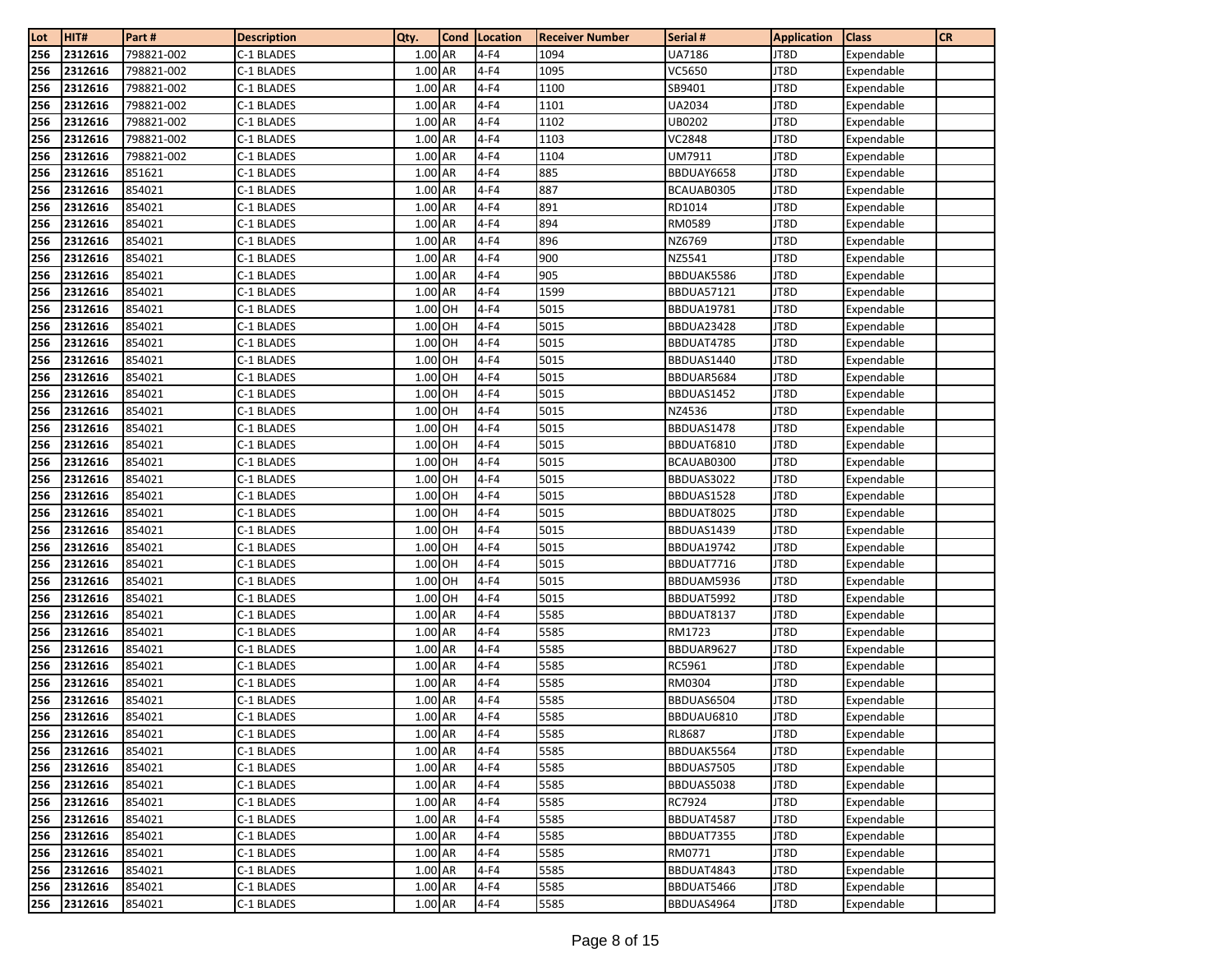| Lot | HIT#    | Part #     | <b>Description</b>             | Qty.      | <b>Cond</b> | Location | <b>Receiver Number</b> | Serial #      | <b>Application</b> | <b>Class</b> | <b>CR</b> |
|-----|---------|------------|--------------------------------|-----------|-------------|----------|------------------------|---------------|--------------------|--------------|-----------|
| 256 | 2312616 | 854021     | C-1 BLADES                     | 1.00 AR   |             | $4-F4$   | 5585                   | BBDUAT7151    | JT8D               | Expendable   |           |
| 256 | 2312616 | 854021     | C-1 BLADES                     | 1.00 AR   |             | $4-F4$   | 5585                   | BBDUAS6936    | JT8D               | Expendable   |           |
| 256 | 2312616 | 854021     | C-1 BLADES                     | 1.00 AR   |             | $4-F4$   | 5585                   | <b>RL7778</b> | JT8D               | Expendable   |           |
| 256 | 2312616 | 854021     | C-1 BLADES                     | 1.00 AR   |             | $4-F4$   | 5585                   | <b>RL9856</b> | JT8D               | Expendable   |           |
| 256 | 2312616 | 854021     | C-1 BLADES                     | 1.00 AR   |             | $4-F4$   | 5585                   | BBDUAS7511    | JT8D               | Expendable   |           |
| 256 | 2312616 | 854021     | C-1 BLADES                     | 1.00 AR   |             | $4-F4$   | 5585                   | BBDUAT5222    | JT8D               | Expendable   |           |
| 256 | 2312616 | 854021     | C-1 BLADES                     | 1.00 AR   |             | $4-F4$   | 5585                   | BBDUAT7123    | JT8D               | Expendable   |           |
| 256 | 2312616 | 854021     | C-1 BLADES                     | 1.00 AR   |             | $4-F4$   | 5585                   | BBDUAS4924    | JT8D               | Expendable   |           |
| 256 | 2312616 | 854021     | C-1 BLADES                     | 1.00 AR   |             | $4-F4$   | 5585                   | BBDUAT6614    | JT8D               | Expendable   |           |
| 256 | 2312616 | 854021     | C-1 BLADES                     | 1.00 AR   |             | $4-F4$   | 5585                   | BBDUAS7401    | JT8D               | Expendable   |           |
| 256 | 2312616 | 854021     | C-1 BLADES                     | 1.00 AR   |             | $4-F4$   | 5585                   | BBDUAT4971    | JT8D               | Expendable   |           |
| 256 | 2312616 | 854021     | C-1 BLADES                     | 1.00 AR   |             | $4-F4$   | 5585                   | RM0241        | JT8D               | Expendable   |           |
| 256 | 2312616 | 854021     | C-1 BLADES                     | 1.00 AR   |             | $4-F4$   | 5585                   | BBDUAS5083    | JT8D               | Expendable   |           |
| 256 | 2312616 | 854021     | C-1 BLADES                     | 1.00 AR   |             | $4-F4$   | 5585                   | BBDUAT3827    | JT8D               | Expendable   |           |
| 256 | 2312616 | 854021     | C-1 BLADES                     | 1.00 AR   |             | $4-F4$   | 5585                   | BBDUAT6919    | JT8D               | Expendable   |           |
| 256 | 2312616 | 854021     | C-1 BLADES                     | 1.00 AR   |             | $4-F4$   | 5585                   | BBDUAT4451    | JT8D               | Expendable   |           |
| 256 | 2312616 | 854021-001 | C-1 BLADES                     | 1.00 AR   |             | $4-F4$   | 909                    | BBDUAS7680    | JT8D               | Expendable   |           |
| 256 | 2312616 | 854021-001 | C-1 BLADES                     | 1.00 AR   |             | $4-F4$   | 930                    | BBDUAN1630    | JT8D               | Expendable   |           |
| 256 | 2312616 | 854021-001 | C-1 BLADES                     | 1.00 AR   |             | $4-F4$   | 940                    | BBDUAT7762    | JT8D               | Expendable   |           |
| 257 | 2312617 | 798162     | T-3 OUTER AIRSEAL RING         | 1.00 AR   |             | $4-F5$   | Initial Import         | <b>IAI710</b> | JT8D               | Expendable   |           |
| 257 | 2312617 | 798162     | T-3 OUTER AIRSEAL RING         | 1.00 AR   |             | $4-F5$   | Initial Import         | N/A           | JT8D               | Expendable   |           |
| 257 | 2312617 | 798162     | T-3 OUTER AIRSEAL RING         | 1.00 AR   |             | $4-F5$   | Initial Import         | Z/N 16/2      | JT8D               | Expendable   |           |
| 257 | 2312617 | 798162     | T-3 OUTER AIRSEAL RING         | 1.00 AR   |             | $4-F5$   | Initial Import         | 35/1          | JT8D               | Expendable   |           |
| 257 | 2312617 | 798162     | T-3 OUTER AIRSEAL RING         | 1.00 AR   |             | $4-F5$   | Initial Import         | 2848          | JT8D               | Expendable   |           |
| 257 | 2312617 | 798162     | T-3 OUTER AIRSEAL RING         | 1.00 AR   |             | $4-F5$   | Initial Import         | 778-T         | JT8D               | Expendable   |           |
| 257 | 2312617 | 798162     | T-3 OUTER AIRSEAL RING         | 1.00 AR   |             | $4-F5$   | Initial Import         | ZN2912        | JT8D               | Expendable   |           |
| 257 | 2312617 | 798162     | T-3 OUTER AIRSEAL RING         | 1.00 AR   |             | $4-F5$   | Initial Import         | 06/8          | JT8D               | Expendable   |           |
| 257 | 2312617 | 798162     | T-3 OUTER AIRSEAL RING         | 1.00 AR   |             | $4-F5$   | Initial Import         | 0418A162      | JT8D               | Expendable   |           |
| 257 | 2312617 | 798162     | T-3 OUTER AIRSEAL RING         | 1.00 AR   |             | $4-F5$   | Initial Import         | 121-3         | JT8D               | Expendable   |           |
| 257 | 2312617 | 798162     | T-3 OUTER AIRSEAL RING         | 1.00 AR   |             | $4-F5$   | Initial Import         | 45/19         | JT8D               | Expendable   |           |
| 257 | 2312617 | 798162     | T-3 OUTER AIRSEAL RING         | 1.00 AR   |             | $4-F5$   | Initial Import         | 60/6          | JT8D               | Expendable   |           |
| 257 | 2312617 | 804127     | <b>INTERMEDIATE MODULE</b>     | 1.00 AR   |             | $4-F5$   | ESN-717497             | UE1725        | JT8D               | Expendable   |           |
| 257 | 2312617 | M2453      | T-3 OUTER AIRSEAL RING         | 1.00 AR   |             | $4-F5$   | Initial Import         | 352124        | JT8D               | Expendable   |           |
| 257 | 2312617 | M2453      | T-3 OUTER AIRSEAL RING         | 1.00 AR   |             | $4-F5$   | ESN-717440             | 3S2321        | JT8D               | Expendable   |           |
| 257 | 2312617 | M2459      | T-1 OUTER AIRSEAL RING         | 1.00 AR   |             | $4-F5$   | ESN-726818             | S1453         | JT8D               | Expendable   |           |
| 257 | 2312617 | PX798162   | T-3 OUTER AIRSEAL RING         | 1.00 AR   |             | $4-F5$   | Initial Import         | 9287-T        | JT8D               | Expendable   |           |
| 257 | 2312617 | PX798162   | T-3 OUTER AIRSEAL RING         | 1.00 AR   |             | $4-F5$   | Initial Import         | 10420-T       | JT8D               | Expendable   |           |
| 257 | 2312617 | PX798162   | T-3 OUTER AIRSEAL RING         | 1.00 AR   |             | $4-F5$   | Initial Import         | 10450-T       | JT8D               | Expendable   |           |
| 257 | 2312617 | PX798162   | T-3 OUTER AIRSEAL RING         | 1.00 AR   |             | $4-F5$   | Initial Import         | 9298-T        | JT8D               | Expendable   |           |
| 257 | 2312617 | PX798162   | T-3 OUTER AIRSEAL RING         | 1.00 AR   |             | $4-F5$   | Initial Import         | 892-T         | JT8D               | Expendable   |           |
| 258 | 2312618 | 780956     | <b>MANIFOLD ASSY AIR</b>       | 1.00 AR   |             | $4 - G1$ | ESN-726064             |               | JT8D               | Rotable      |           |
| 258 | 2312618 | N/A        | JT8D-200 Q.E.C                 | 1.00 AR   |             | $4 - G1$ | Initial Import         | N/A           | JT8D               | QEC          |           |
| 259 | 2312619 | 466420     | NO 4-5 BRG PUMP DR SPUR        | 1.00 AR   |             | $4-G2$   | Initial Import         | 2681          | JT8D               | Expendable   |           |
|     |         |            | <b>GEAR</b>                    |           |             |          |                        |               |                    |              |           |
| 259 | 2312619 | 481136CLN  | SPACER REAR COMP DRIVE         | $1.00$ AR |             | $4-G2$   | Initial Import         | N/A           | JT8D               | Expendable   |           |
| 259 | 2312619 | 5000534-01 | TUBE-PRESSURE SENSING          | 1.00 AR   |             | $4-G2$   | Initial Import         | <b>NSN</b>    | JT8D               | Expendable   |           |
|     |         |            | <b>FUEL CONTROL</b>            |           |             |          |                        |               |                    |              |           |
| 259 | 2312619 | 5002634-01 | <b>CONNECTOR-ASSY OF, TUBE</b> | 1.00 AR   |             | $4-G2$   | Initial Import         | <b>NSN</b>    | JT8D               | Expendable   |           |
|     |         |            | NO 1 BRG                       |           |             |          |                        |               |                    |              |           |
| 259 | 2312619 | 525960     | SPACER-SEAL                    | $1.00$ AR |             | $4-G2$   | Initial Import         | N/A           | JT8D               | Expendable   |           |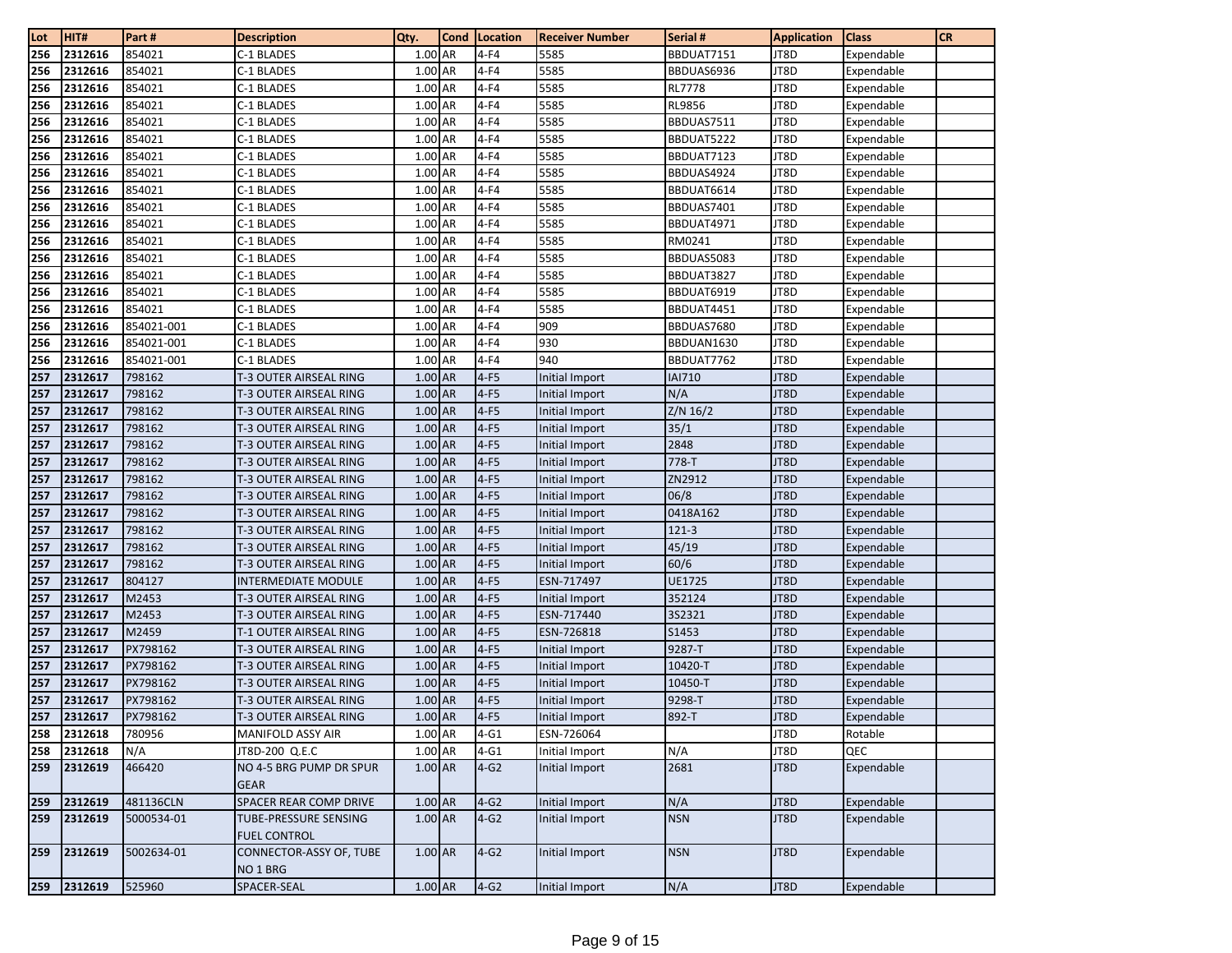| Lot | HIT#    | Part#       | <b>Description</b>                                 | Qty.      | Cond | Location | <b>Receiver Number</b> | Serial #   | <b>Application</b> | <b>Class</b> | <b>CR</b> |
|-----|---------|-------------|----------------------------------------------------|-----------|------|----------|------------------------|------------|--------------------|--------------|-----------|
| 259 | 2312619 | 538949      | NO 4 1/2 BRG SEAL LINER                            | 1.00 AR   |      | $4-G2$   | Initial Import         | N/A        | JT8D               | Expendable   |           |
|     |         |             | <b>SPACER</b>                                      |           |      |          |                        |            |                    |              |           |
| 259 | 2312619 | 5938308-503 | <b>HARNESS ASSY</b>                                | 1.00 AR   |      | $4-G2$   | Initial Import         | N/A        | JT8D               | Expendable   |           |
| 259 | 2312619 | 6-920039    | HEAT SHIELD NO 4 BRG                               | 1.00 AR   |      | $4-G2$   | Initial Import         | N/A        | JT8D               | Expendable   |           |
| 259 | 2312619 | 6-920040    | HEAT SHIELD NO 4 BRG                               | 1.00 AR   |      | $4-G2$   | Initial Import         | N/A        | JT8D               | Expendable   |           |
| 259 | 2312619 | 636449      | <b>NO 6 BEARING</b>                                | 1.00 AR   |      | $4-G2$   | Initial Import         | A0340      | JT8D               | Expendable   |           |
| 259 | 2312619 | 675511      | <b>GRBX DR BRG RTNG PLATE</b>                      | 1.00 AR   |      | $4-G2$   | Initial Import         | <b>NSN</b> | JT8D               | Expendable   |           |
| 259 | 2312619 | 740260      | NUT-BRG RTNG, INTERNAL                             | $1.00$ AR |      | $4-G2$   | Initial Import         | <b>NSN</b> | JT8D               | Expendable   |           |
|     |         |             | <b>THD</b>                                         |           |      |          |                        |            |                    |              |           |
| 259 | 2312619 | 748268      | PIN-COMB CHAMBER                                   | 9.00 AR   |      | $4-G2$   | Initial Import         | N/A        | JT8D               | Expendable   |           |
| 259 | 2312619 | 757969      | NO 3 BRG OUT RACE RTNG<br><b>NUT</b>               | 1.00 AR   |      | $4-G2$   | Initial Import         | <b>NSN</b> | JT8D               | Expendable   |           |
| 259 | 2312619 | 758280      | NO 1 BRG SEAL SEAT                                 | 1.00 AR   |      | $4-G2$   | Initial Import         | 0305       | JT8D               | Expendable   |           |
| 259 | 2312619 | 762493      | RING-ASSY OF, NO 3 BRG                             | 1.00 AR   |      | $4-G2$   | Initial Import         | <b>NSN</b> | JT8D               | Expendable   |           |
| 259 | 2312619 | 762494      | NO 3 BRG SEAL INVERTED<br><b>SPANNER NUT</b>       | 1.00 AR   |      | $4-G2$   | Initial Import         | N/A        | JT8D               | Expendable   |           |
| 259 | 2312619 | 771613      | NO 2 BRG SEAL SEAT                                 | 1.00 AR   |      | $4-G2$   | Initial Import         | N/A        | JT8D               | Expendable   |           |
| 259 | 2312619 | 776633      | PACKING HOLDER NO 4 1/2<br>AND NO 6 BRG PRESS TUBE | 1.00 AR   |      | $4-G2$   | Initial Import         | <b>NSN</b> | JT8D               | Expendable   |           |
|     |         |             |                                                    |           |      |          |                        |            |                    |              |           |
| 259 | 2312619 | 795325      | TRAP-ASSY OF,                                      | 1.00 AR   |      | $4-G2$   | Initial Import         | N/A        | JT8D               | Expendable   |           |
|     |         |             | CONDENSATION                                       |           |      |          |                        |            |                    |              |           |
| 259 | 2312619 | 799331      | <b>HOUSING ASSY-NO 4 BRG</b><br><b>SCAV PUMP</b>   | $1.00$ AR |      | $4-G2$   | Initial Import         | C969       | JT8D               | Expendable   |           |
| 259 | 2312619 | 801407      | FAN INLET CASE ASSY                                | 1.00 AR   |      | $4-G2$   | Initial Import         | WL3170     | JT8D               | Expendable   |           |
| 259 | 2312619 | 803114      | COMB. CHAMBER                                      | 1.00 AR   |      | $4-G2$   | ESN-718591             | MT0956     | JT8D               | Expendable   |           |
| 259 | 2312619 | 803114      | COMB. CHAMBER                                      | 1.00 AR   |      | $4-G2$   | ESN-718591             | BJNBAH1103 | JT8D               | Expendable   |           |
| 259 | 2312619 | 803114      | COMB. CHAMBER                                      | $1.00$ AR |      | $4-G2$   | ESN-718591             | MW1775     | JT8D               | Expendable   |           |
| 259 | 2312619 | 803114      | COMB. CHAMBER                                      | 1.00 AR   |      | $4-G2$   | ESN-718591             | TJ3245     | JT8D               | Expendable   |           |
| 259 | 2312619 | 803114      | COMB. CHAMBER                                      | 1.00 AR   |      | $4-G2$   | ESN-718591             | AH10474    | JT8D               | Expendable   |           |
| 259 | 2312619 | 803114      | COMB. CHAMBER                                      | 1.00 AR   |      | $4-G2$   | ESN-718591             | WV4772     | JT8D               | Expendable   |           |
| 259 | 2312619 | 803114      | COMB. CHAMBER                                      | 1.00 AR   |      | $4-G2$   | ESN-718591             | BJNBAL0897 | JT8D               | Expendable   |           |
| 259 | 2312619 | 803114      | COMB. CHAMBER                                      | 1.00 AR   |      | $4-G2$   | ESN-726899             | BJNBAH6532 | JT8D               | Expendable   |           |
| 259 | 2312619 | 803114      | COMB. CHAMBER                                      | 1.00 AR   |      | $4-G2$   | ESN-726899             | BJNBAH6563 | JT8D               | Expendable   |           |
| 259 | 2312619 | 803114      | COMB. CHAMBER                                      | $1.00$ AR |      | $4-G2$   | ESN-726899             | BJNBAH6608 | JT8D               | Expendable   |           |
| 259 | 2312619 | 803114      | COMB. CHAMBER                                      | 1.00 AR   |      | $4-G2$   | ESN-726899             | BJNBAH6538 | JT8D               | Expendable   |           |
| 259 | 2312619 | 803114      | COMB. CHAMBER                                      | 1.00 AR   |      | $4-G2$   | ESN-726899             | BJNBAH6692 | JT8D               | Expendable   |           |
| 259 | 2312619 | 803114      | COMB. CHAMBER                                      | 1.00 AR   |      | $4-G2$   | ESN-726899             | BJNBAH6544 | JT8D               | Expendable   |           |
| 259 | 2312619 | 803114      | COMB. CHAMBER                                      | 1.00 AR   |      | $4-G2$   | ESN-726899             | AAW173-9   | JT8D               | Expendable   |           |
| 259 | 2312619 | 803115      | COMB. CHAMBER                                      | 1.00 AR   |      | $4-G2$   | ESN-717457             | BJNBAM3993 | JT8D               | Expendable   |           |
| 259 | 2312619 | 803115      | COMB. CHAMBER                                      | 1.00 AR   |      | $4-G2$   | ESN-717457             | BJNBAM3979 | JT8D               | Expendable   |           |
| 259 | 2312619 | 805004      | NO 4 BRG SEAL SPACER                               | 1.00 AR   |      | $4-G2$   | Initial Import         | BGNKAA053  | JT8D               | Expendable   |           |
| 259 | 2312619 | 805169      | <b>BAFFLE SET-NO 4 BRG</b>                         | 1.00 AR   |      | $4-G2$   | Initial Import         | 9589       | JT8D               | Expendable   |           |
| 259 | 2312619 | 807902      | NO 3 BRG SEAL SEAT                                 | 1.00 AR   |      | $4-G2$   | Initial Import         | N/A        | JT8D               | Expendable   |           |
| 259 | 2312619 | 811080      | NO 5 BRG SPACER                                    | 1.00 AR   |      | $4-G2$   | Initial Import         | BGGUAK0090 | JT8D               | Expendable   |           |
| 259 | 2312619 | 811685      | NO 5 BRG SEAL SEAT                                 | 1.00 AR   |      | $4-G2$   | Initial Import         | N/A        | JT8D               | Expendable   |           |
| 259 | 2312619 | 811980      | NO 5 BRG SPACER                                    | 1.00 AR   |      | $4-G2$   | Initial Import         | 2073       | JT8D               | Expendable   |           |
| 259 | 2312619 | 815556      | CC OUTER FRONT CASE                                | 1.00 AR   |      | $4-G2$   | Initial Import         | BJNBAL4022 | JT8D               | Expendable   |           |
| 260 | 2312620 | 801407      | FAN INLET CASE ASSY                                | 1.00 AR   |      | $4-G3$   | 3389                   | WS9989     | JT8D               | Expendable   |           |
| 260 | 2312620 | 801407      | FAN INLET CASE ASSY                                | 1.00 AR   |      | $4-G3$   | 3390                   | BBCRAA0093 | JT8D               | Expendable   |           |
| 260 | 2312620 | 815556      | CC OUTER FRONT CASE                                | 1.00 AR   |      | $4-G3$   | 3387                   | BJNBAL5987 | JT8D               | Expendable   |           |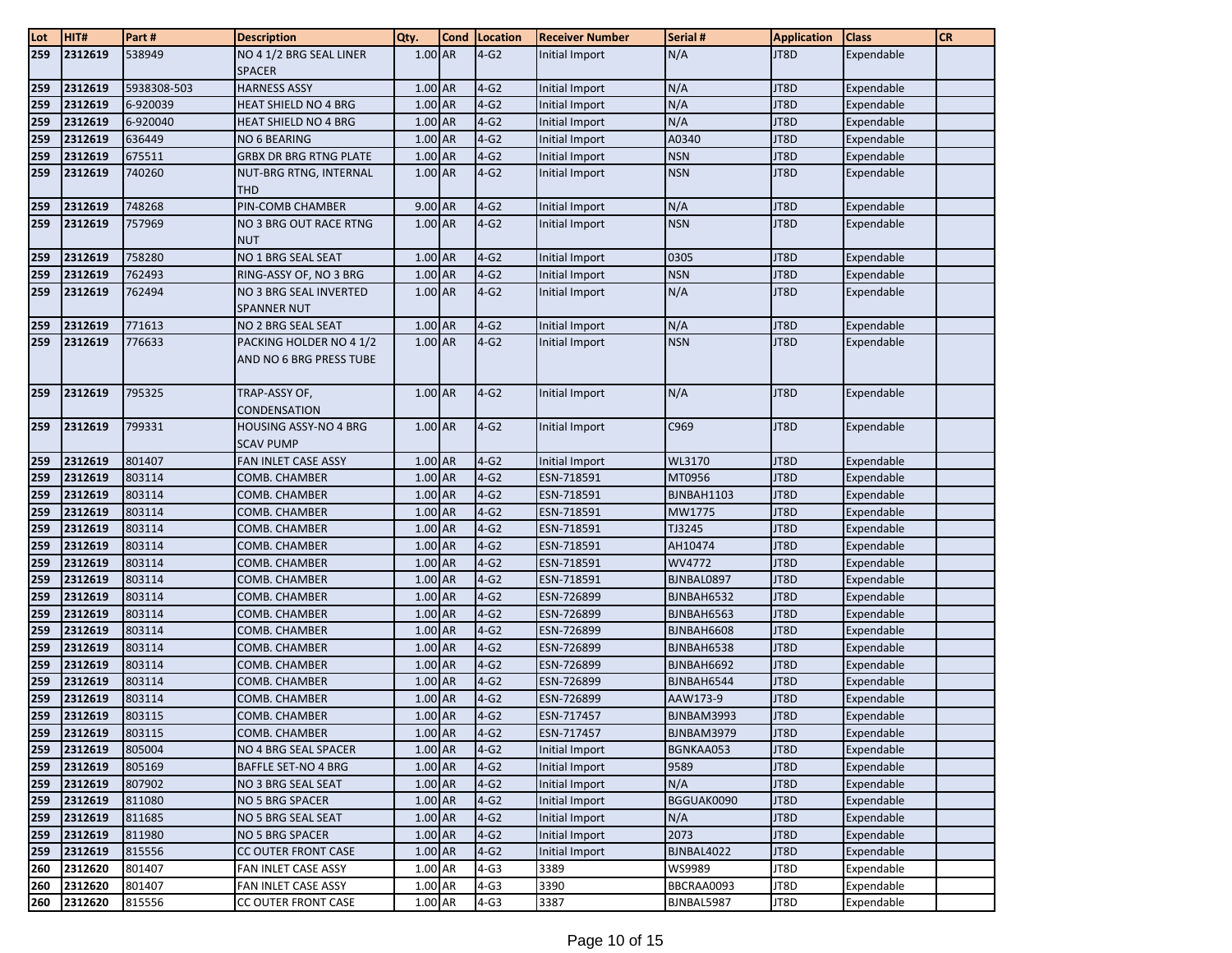| Lot | HIT#    | Part#      | <b>Description</b>                             | Qty.      | <b>Cond</b> | Location | <b>Receiver Number</b> | Serial #      | <b>Application</b> | <b>Class</b> | <b>CR</b> |
|-----|---------|------------|------------------------------------------------|-----------|-------------|----------|------------------------|---------------|--------------------|--------------|-----------|
| 261 | 2312621 | 475121     | <b>NUT-TUBE CPLG</b>                           | 1.00 AR   |             | $4-G4$   | Initial Import         | N/A           | JT8D               | Expendable   |           |
| 261 | 2312621 | 5002684-01 | T-4 SHROUD & RING ASSY                         | 1.00 AR   |             | $4-G4$   | Initial Import         | <b>JE82</b>   | JT8D               | Expendable   |           |
| 261 | 2312621 | 5002949-01 | RING-ASSY OF, AIR SEALING,<br>TURB, 4 STG      | 1.00 AR   |             | $4-G4$   | Initial Import         | MD9146        | JT8D               | Expendable   |           |
| 261 | 2312621 | 5007054-01 | OIL TUBE-ASSY                                  | 1.00 AR   |             | $4-G4$   | Initial Import         | N/A           | JT8D               | Expendable   |           |
| 261 | 2312621 | 5007067-01 | TUBE ASSY OF, PS4, BLEED<br><b>CONTROL</b>     | 1.00 AR   |             | $4-G4$   | Initial Import         | N/A           | JT8D               | Expendable   |           |
| 261 | 2312621 | 5007067-01 | TUBE ASSY OF, PS4, BLEED<br><b>CONTROL</b>     | 1.00 AR   |             | $4-64$   | Initial Import         | N/A           | JT8D               | Expendable   |           |
| 261 | 2312621 | 523994     | TUBE-ASSY OF, FUEL<br><b>FLOWMETER INLET</b>   | 1.00 AR   |             | $4-G4$   | Initial Import         | N/A           | JT8D               | Expendable   |           |
| 261 | 2312621 | 578374     | SHROUD-ASSY OF, TURB<br>STATOR, 4STG           | 1.00 AR   |             | $4-G4$   | Initial Import         | 72280         | JT8D               | Expendable   |           |
| 261 | 2312621 | 587261     | TUBE-ASSY, OIL PRESSURE<br>NO 2 BRG            | 1.00 AR   |             | $4-G4$   | Initial Import         | N/A           | JT8D               | Expendable   |           |
| 261 | 2312621 | 587261     | TUBE-ASSY, OIL PRESSURE<br>NO 2 BRG            | 1.00 AR   |             | $4-G4$   | Initial Import         | N/A           | JT8D               | Expendable   |           |
| 261 | 2312621 | 587261     | TUBE-ASSY, OIL PRESSURE<br>NO 2 BRG            | 1.00 AR   |             | $4-G4$   | Initial Import         | N/A           | JT8D               | Expendable   |           |
| 261 | 2312621 | 587261     | TUBE-ASSY, OIL PRESSURE<br>NO <sub>2</sub> BRG | 1.00 AR   |             | $4-G4$   | Initial Import         | N/A           | JT8D               | Expendable   |           |
| 261 | 2312621 | 587261     | TUBE-ASSY, OIL PRESSURE<br>NO <sub>2</sub> BRG | 1.00 AR   |             | $4-G4$   | Initial Import         | N/A           | JT8D               | Expendable   |           |
| 261 | 2312621 | 596773     | T-3 SHROUD & RING ASSY                         | 1.00 OH   |             | $4-G4$   | Initial Import         | AF3323        | JT8D               | Expendable   |           |
| 261 | 2312621 | 596773     | T-3 SHROUD & RING ASSY                         | 1.00 OH   |             | $4-G4$   | Initial Import         | A3330         | JT8D               | Expendable   |           |
| 261 | 2312621 | 596774     | T-4 SHROUD & RING ASSY                         | 1.00 AR   |             | $4-G4$   | Initial Import         | 3001          | JT8D               | Expendable   |           |
| 261 | 2312621 | 633386     | SPACER LPT 3-4                                 | 1.00 AR   |             | $4-G4$   | Initial Import         | SV7896        | JT8D               | Expendable   |           |
| 261 | 2312621 | 633386     | SPACER LPT 3-4                                 | 1.00 AR   |             | $4-G4$   | Initial Import         | 57            | JT8D               | Expendable   |           |
| 261 | 2312621 | 648028     | SPACER ASSY-TURB ROTOR                         | 1.00 AR   |             | $4-G4$   | <b>Initial Import</b>  | <b>HK6879</b> | JT8D               | Expendable   |           |
| 261 | 2312621 | 648028     | SPACER ASSY-TURB ROTOR                         | 1.00 AR   |             | $4-G4$   | Initial Import         | A7315         | JT8D               | Expendable   |           |
| 261 | 2312621 | 649983     | T-3 SHROUD & RING ASSY                         | 1.00 AR   |             | $4-G4$   | Initial Import         | EK6204        | JT8D               | Expendable   |           |
| 261 | 2312621 | 708692     | <b>SHROUD-TURB STATOR</b>                      | 1.00 AR   |             | $4-G4$   | Initial Import         | SH0712        | JT8D               | Expendable   |           |
| 261 | 2312621 | 708692     | <b>SHROUD-TURB STATOR</b>                      | 1.00 AR   |             | $4-G4$   | Initial Import         | 6938A         | JT8D               | Expendable   |           |
| 261 | 2312621 | 708692     | <b>SHROUD-TURB STATOR</b>                      | 1.00 AR   |             | $4-G4$   | Initial Import         | N/A           | JT8D               | Expendable   |           |
| 261 | 2312621 | 708692     | <b>SHROUD-TURB STATOR</b>                      | 1.00 AR   |             | $4-G4$   | Initial Import         | F0243         | JT8D               | Expendable   |           |
| 261 | 2312621 | 708692     | <b>SHROUD-TURB STATOR</b>                      | 1.00 AR   |             | $4-G4$   | Initial Import         | 073           | JT8D               | Expendable   |           |
| 261 | 2312621 | 708852     | <b>SHROUD-TURB STATOR</b>                      | 1.00 AR   |             | $4-G4$   | Initial Import         | JK49084       | JT8D               | Expendable   |           |
| 261 | 2312621 | 708852     | <b>SHROUD-TURB STATOR</b>                      | 1.00 AR   |             | $4-G4$   | Initial Import         | FU1931        | JT8D               | Expendable   |           |
| 261 | 2312621 | 708852     | <b>SHROUD-TURB STATOR</b>                      | 1.00 AR   |             | $4-G4$   | Initial Import         | 56            | JT8D               | Expendable   |           |
| 261 | 2312621 | 787383     | T-3 SHROUD & RING ASSY                         | 1.00 OH   |             | $4-G4$   | Initial Import         | <b>PW81</b>   | JT8D               | Expendable   |           |
| 261 | 2312621 | 803996     | PLATE-RTNG, BLADE, COMPR<br>ROTOR, STG 1       | 1.00 AR   |             | $4-G4$   | Initial Import         | A593          | JT8D               | Expendable   |           |
| 261 | 2312621 | 803996     | PLATE-RTNG, BLADE, COMPR<br>ROTOR, STG 1       | 1.00 OH   |             | $4-G4$   | Initial Import         | A1742         | JT8D               | Expendable   |           |
| 261 | 2312621 | 807302-01  | TUBE-ASSY OF, SCAVENGE<br>NO 1 BRG             | $1.00$ AR |             | $4-G4$   | Initial Import         | N/A           | JT8D               | Expendable   |           |
| 261 | 2312621 | 807303-01  | TUBE-ASSY OF, PT2, BLEED<br><b>CONTROL</b>     | 1.00 AR   |             | $4-G4$   | Initial Import         | N/A           | JT8D               | Expendable   |           |
| 261 | 2312621 | 807304-01  | TUBE-ASSY OF, PRESSURE,<br>NO <sub>1</sub> BRG | $1.00$ AR |             | $4-G4$   | Initial Import         | N/A           | JT8D               | Expendable   |           |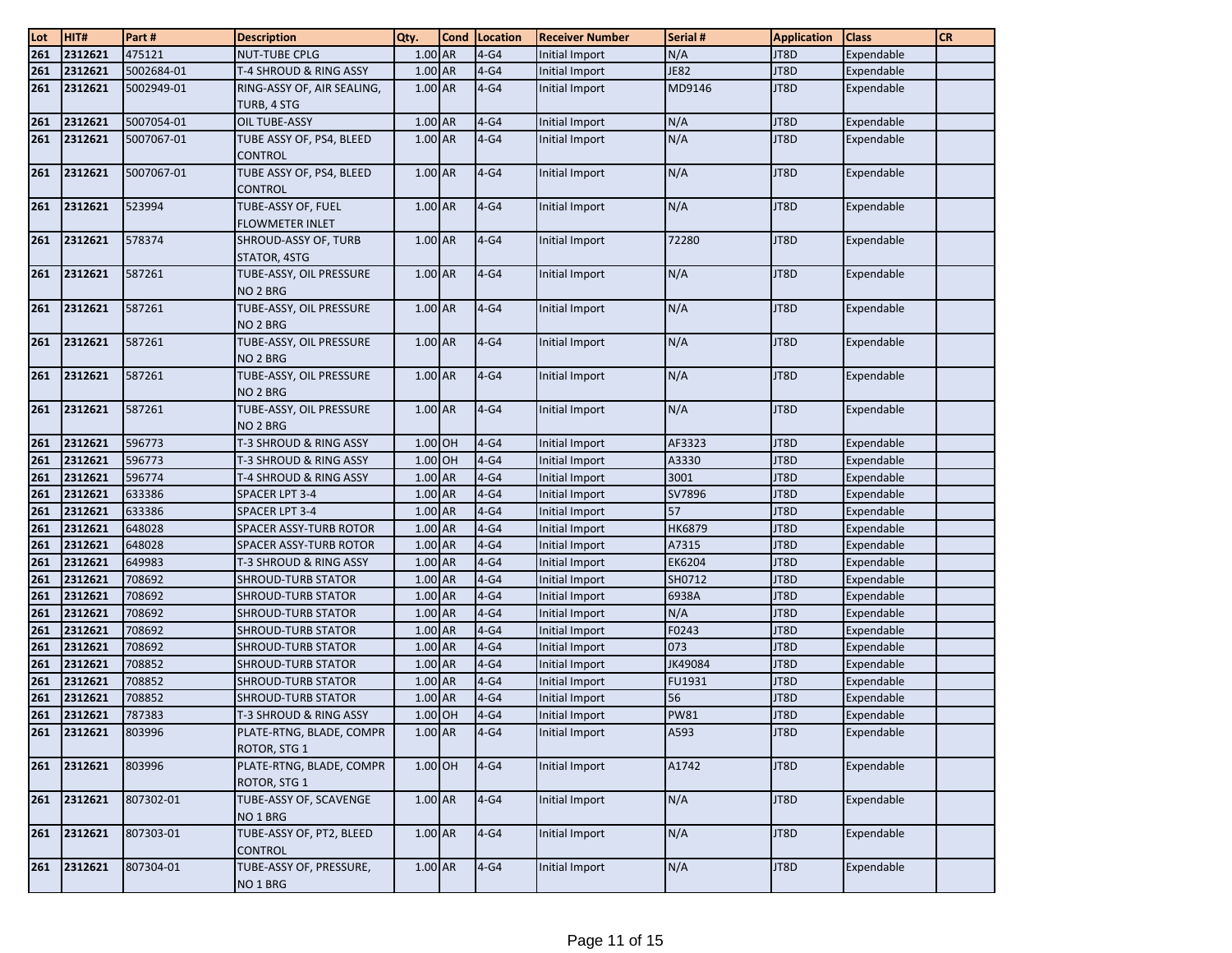| Lot | HIT#        | Part#     | <b>Description</b>                              | Qty.      | <b>Cond</b> | Location | <b>Receiver Number</b> | Serial #   | <b>Application</b> | <b>Class</b> | <b>CR</b> |
|-----|-------------|-----------|-------------------------------------------------|-----------|-------------|----------|------------------------|------------|--------------------|--------------|-----------|
| 261 | 2312621     | 807304-01 | TUBE-ASSY OF, PRESSURE,                         | $1.00$ AR |             | $4-G4$   | Initial Import         | N/A        | JT8D               | Expendable   |           |
|     |             |           | NO <sub>1</sub> BRG                             |           |             |          |                        |            |                    |              |           |
| 261 | 2312621     | 807304-01 | TUBE-ASSY OF, PRESSURE,                         | 1.00 AR   |             | $4-G4$   | Initial Import         | N/A        | JT8D               | Expendable   |           |
|     |             |           | NO <sub>1</sub> BRG                             |           |             |          |                        |            |                    |              |           |
| 261 | 2312621     | 807304-01 | TUBE-ASSY OF, PRESSURE,                         | 1.00 AR   |             | $4-G4$   | Initial Import         | N/A        | JT8D               | Expendable   |           |
|     |             |           | NO <sub>1</sub> BRG                             |           |             |          |                        |            |                    |              |           |
| 261 | 2312621     | 807304-01 | TUBE-ASSY OF, PRESSURE,<br>NO <sub>1</sub> BRG  | 1.00 AR   |             | $4-G4$   | Initial Import         | N/A        | JT8D               | Expendable   |           |
| 261 | 2312621     | 807306-01 | TUBE-ASSY OF, SENSING, OIL                      | 1.00 AR   |             | $4-G4$   | Initial Import         | N/A        | JT8D               | Expendable   |           |
|     |             |           | <b>CLR OUT</b>                                  |           |             |          |                        |            |                    |              |           |
| 261 | 2312621     | 807306-01 | TUBE-ASSY OF, SENSING, OIL                      | 1.00 AR   |             | $4-G4$   | Initial Import         | N/A        | JT8D               | Expendable   |           |
|     |             |           | <b>CLR OUT</b>                                  |           |             |          |                        |            |                    |              |           |
| 261 | 2312621     | 807306-01 | TUBE-ASSY OF, SENSING, OIL                      | 1.00 AR   |             | $4-G4$   | Initial Import         | N/A        | JT8D               | Expendable   |           |
|     |             |           | <b>CLR OUT</b>                                  |           |             |          |                        |            |                    |              |           |
| 261 | 2312621     | 807308-01 | TUBE-ASSY OF, FUEL, OIL                         | 1.00 AR   |             | $4-G4$   | Initial Import         | N/A        | JT8D               | Expendable   |           |
|     |             |           | COOLER OUTLET                                   |           |             |          |                        |            |                    |              |           |
| 261 | 2312621     | 807308-01 | TUBE-ASSY OF, FUEL, OIL                         | 1.00 AR   |             | $4-G4$   | Initial Import         | N/A        | JT8D               | Expendable   |           |
|     |             |           | <b>COOLER OUTLET</b>                            |           |             |          |                        |            |                    |              |           |
| 261 | 2312621     | 807308-01 | TUBE-ASSY OF, FUEL, OIL<br><b>COOLER OUTLET</b> | 1.00 AR   |             | $4-G4$   | Initial Import         | N/A        | JT8D               | Expendable   |           |
| 261 | 2312621     | 807313-01 | TUBE ASSY OF, FUEL                              | 1.00 AR   |             | $4-G4$   | Initial Import         | N/A        | JT8D               | Expendable   |           |
|     |             |           | <b>FLOWMETER INLET</b>                          |           |             |          |                        |            |                    |              |           |
| 261 | 2312621     | 807313-01 | TUBE ASSY OF, FUEL                              | 1.00 AR   |             | $4-G4$   | Initial Import         | N/A        | JT8D               | Expendable   |           |
|     |             |           | <b>FLOWMETER INLET</b>                          |           |             |          |                        |            |                    |              |           |
| 261 | 2312621     | 807313-01 | TUBE ASSY OF, FUEL                              | 1.00 AR   |             | $4-G4$   | Initial Import         | BSGCAJ5953 | JT8D               | Expendable   |           |
|     |             |           | <b>FLOWMETER INLET</b>                          |           |             |          |                        |            |                    |              |           |
| 261 | 2312621     | 807313-01 | TUBE ASSY OF, FUEL                              | 1.00 AR   |             | $4-G4$   | Initial Import         | N/A        | JT8D               | Expendable   |           |
|     |             |           | <b>FLOWMETER INLET</b>                          |           |             |          |                        |            |                    |              |           |
| 261 | 2312621     | 807313-01 | TUBE ASSY OF, FUEL                              | 1.00 AR   |             | $4-G4$   | Initial Import         | N/A        | JT8D               | Expendable   |           |
|     |             |           | <b>FLOWMETER INLET</b>                          |           |             |          |                        |            |                    |              |           |
| 261 | 2312621     | 807313-01 | TUBE ASSY OF, FUEL<br><b>FLOWMETER INLET</b>    | 1.00 AR   |             | $4-G4$   | Initial Import         | N/A        | JT8D               | Expendable   |           |
| 261 | 2312621     | 807313-01 | TUBE ASSY OF, FUEL                              | 1.00 AR   |             | $4-G4$   | Initial Import         | N/A        | JT8D               | Expendable   |           |
|     |             |           | <b>FLOWMETER INLET</b>                          |           |             |          |                        |            |                    |              |           |
| 261 | 2312621     | 807313-01 | TUBE ASSY OF, FUEL                              | 1.00 AR   |             | $4-G4$   | Initial Import         | N/A        | JT8D               | Expendable   |           |
|     |             |           | <b>FLOWMETER INLET</b>                          |           |             |          |                        |            |                    |              |           |
| 261 | 2312621     | 807313-01 | TUBE ASSY OF, FUEL                              | 1.00 AR   |             | $4-G4$   | Initial Import         | N/A        | JT8D               | Expendable   |           |
|     |             |           | <b>FLOWMETER INLET</b>                          |           |             |          |                        |            |                    |              |           |
| 261 | 2312621     | 807865-01 | DUCT-ASSY OF, COMPRESSOR                        | 1.00 AR   |             | $4-G4$   | Initial Import         | BACDAJ4217 | JT8D               | Expendable   |           |
|     |             |           | <b>INLET</b>                                    |           |             |          |                        |            |                    |              |           |
|     | 261 2312621 | 807876-01 | TUBE ASSY OF, A I, LEFT REAR                    | $1.00$ AR |             | $ 4-G4$  | Initial Import         | N/A        | JT8D               | Expendable   |           |
| 261 | 2312621     | 807877-01 | TUBE ASSY OF, A I, RIGHT                        | $1.00$ AR |             | $4-G4$   | Initial Import         | N/A        | JT8D               | Expendable   |           |
|     |             |           | <b>REAR</b>                                     |           |             |          |                        |            |                    |              |           |
| 261 | 2312621     | 807877-01 | TUBE ASSY OF, A I, RIGHT                        | 1.00 AR   |             | $4-G4$   | Initial Import         | N/A        | JT8D               | Expendable   |           |
|     |             |           | <b>REAR</b>                                     |           |             |          |                        |            |                    |              |           |
| 261 | 2312621     | 808285-01 | TUBE-ASSY OF, ANTI-ICING,                       | 1.00 AR   |             | $4-G4$   | Initial Import         | N/A        | CFM56              | Expendable   |           |
|     |             |           | <b>LEFT FRONT</b>                               |           |             |          |                        |            |                    |              |           |
| 261 | 2312621     | 809344-01 | TUBE-ASSY OF, ANTI-ICING,                       | $1.00$ AR |             | $4-G4$   | Initial Import         | N/A        | JT8D               | Expendable   |           |
|     |             |           | <b>LEFT FRONT</b>                               |           |             |          |                        |            |                    |              |           |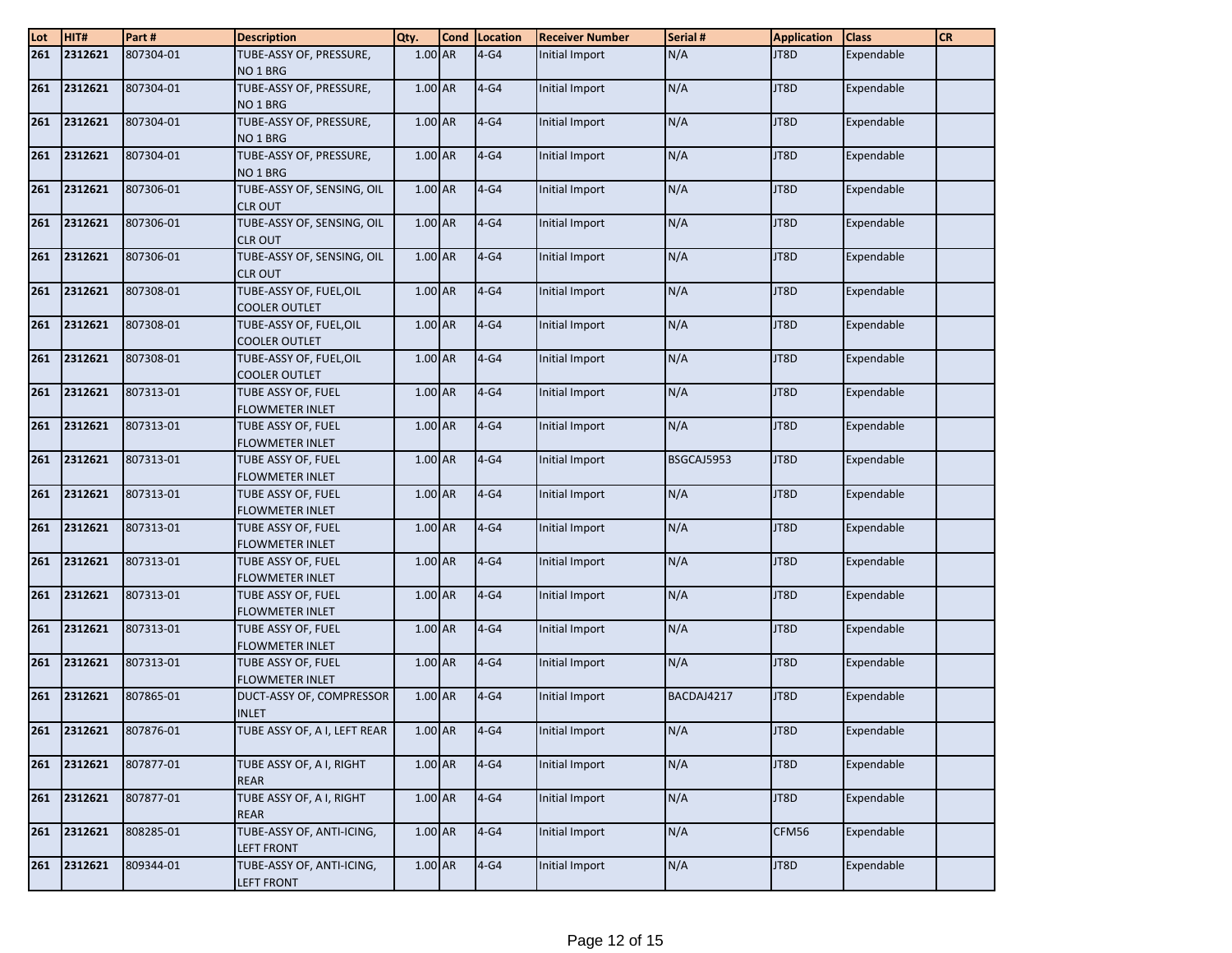| Lot | HIT#        | Part#      | <b>Description</b>                             | Qty.      | Cond Location | <b>Receiver Number</b> | Serial #   | <b>Application</b> | <b>Class</b> | <b>CR</b> |
|-----|-------------|------------|------------------------------------------------|-----------|---------------|------------------------|------------|--------------------|--------------|-----------|
| 261 | 2312621     | 809344-01  | TUBE-ASSY OF, ANTI-ICING,                      | 1.00 AR   | $4-G4$        | Initial Import         | N/A        | JT8D               | Expendable   |           |
|     |             |            | <b>LEFT FRONT</b>                              |           |               |                        |            |                    |              |           |
| 261 | 2312621     | 809344-01  | TUBE-ASSY OF, ANTI-ICING,<br><b>LEFT FRONT</b> | 1.00 AR   | $4-64$        | Initial Import         | N/A        | JT8D               | Expendable   |           |
| 261 | 2312621     | 809345-01  | TUBE ASSY OF, A I, RIGHT<br><b>FRONT</b>       | 1.00 AR   | $4-G4$        | Initial Import         | N/A        | JT8D               | Expendable   |           |
| 261 | 2312621     | 811965-01  | TUBE-ASSY OF, OIL, COOLER                      | 1.00 AR   | $4-G4$        | Initial Import         | N/A        | JT8D               | Expendable   |           |
|     |             |            | <b>INLET</b>                                   |           |               |                        |            |                    |              |           |
| 261 | 2312621     | 811965-01  | TUBE-ASSY OF, OIL, COOLER<br><b>INLET</b>      | 1.00 AR   | $4-G4$        | Initial Import         | N/A        | JT8D               | Expendable   |           |
| 261 | 2312621     | 811965-01  | TUBE-ASSY OF, OIL, COOLER                      | $1.00$ AR | $4-G4$        | Initial Import         | N/A        | JT8D               | Expendable   |           |
|     |             |            | <b>INLET</b>                                   |           |               |                        |            |                    |              |           |
| 261 | 2312621     | 814775-01  | MANIFOLD-ASSY OF,<br>PRESSURE MAIN BRG         | 1.00 AR   | $4-G4$        | Initial Import         | N/A        | JT8D               | Rotable      |           |
| 261 | 2312621     | 814775-01  | MANIFOLD-ASSY OF,                              | 1.00 AR   | $4-G4$        | Initial Import         | N/A        | JT8D               | Rotable      |           |
|     |             |            | PRESSURE MAIN BRG                              |           |               |                        |            |                    |              |           |
| 261 | 2312621     | 814775-01  | MANIFOLD-ASSY OF,<br>PRESSURE MAIN BRG         | 1.00 AR   | $4-G4$        | Initial Import         | N/A        | JT8D               | Rotable      |           |
| 261 | 2312621     | 814776-01  | MANNIFOLD-ASSY OF, OIL                         | 1.00 AR   | $4-G4$        | Initial Import         | N/A        | JT8D               | Expendable   |           |
|     | 2312621     | M2532      | PRESSURE, MAIN BRG                             | $1.00$ AR | $4-G4$        |                        | N047       | JT8D               |              |           |
| 261 |             |            | .RING-ASSY OF, AIR SEALING<br>TURB, 3STG       |           |               | Initial Import         |            |                    | Expendable   |           |
| 261 | 2312621     | M2542      | RING-ASSY OF, AIR SEALING,                     | 1.00 AR   | $4-G4$        | Initial Import         | N116       | JT8D               | Expendable   |           |
|     |             |            | TURB, 4 STG                                    |           |               |                        |            |                    |              |           |
| 262 | 2312622     | 811962     | T-3 OUTER AIRSEAL RING                         | 1.00 AR   | $4-G5$        | Initial Import         | BLDLBF4175 | JT8D               | Expendable   |           |
| 262 | 2312622     | N/A        | JT8D-200 Q.E.C                                 | 1.00 AR   | $4-G5$        | Initial Import         | N/A        | JT8D               | QEC          |           |
| 263 | 2312623     | 762550     | DUCT SEGMENT ASSY OF,<br>INNER FR, FAN EXH     | 1.00 AR   | $4-H1$        | 2388                   | <b>NSN</b> | JT8D               | Expendable   |           |
| 263 | 2312623     | 762550     | DUCT SEGMENT ASSY OF,                          | 1.00 AR   | $4-H1$        | 2389                   | <b>NSN</b> | JT8D               | Expendable   |           |
|     |             |            | INNER FR, FAN EXH                              |           |               |                        |            |                    |              |           |
| 263 | 2312623     | 776368     | FAN EXH SOUND ABS. LNER                        | 1.00 AR   | 4-H1          | 2420                   | <b>NSN</b> | JT8D               | Expendable   |           |
|     |             |            | <b>SEGMENT</b>                                 |           |               |                        |            |                    |              |           |
| 263 | 2312623     | 776368-001 | FAN EXH SOUND ABS. LNER                        | 1.00 AR   | $4-H1$        | 2422                   | <b>NSN</b> | JT8D               | Expendable   |           |
|     |             |            | <b>SEGMENT</b>                                 |           |               |                        |            |                    |              |           |
| 263 | 2312623     | 776369     | FAN EXH SOUND ABS. LNER<br><b>SEGMENT</b>      | 1.00 AR   | $4-H1$        | 2424                   | TV1519     | JT8D               | Expendable   |           |
| 263 | 2312623     | 776369-001 | FAN EXH SOUND ABS. LNER<br><b>SEGMENT</b>      | 1.00 AR   | $4-H1$        | 2426                   | <b>NSN</b> | JT8D               | Expendable   |           |
| 263 | 2312623     | 776642     | FAN EXH INN. REAR DUCT                         | 1.00 AR   | $4-H1$        | 2433                   | <b>NSN</b> | JT8D               | Expendable   |           |
|     |             |            | SEGMENT                                        |           |               |                        |            |                    |              |           |
|     | 263 2312623 | 776642     | FAN EXH INN. REAR DUCT                         | 1.00 AR   | 14-H1         | 2436                   | NSN        | JT8D               | Expendable   |           |
|     |             |            | SEGMENT                                        |           |               |                        |            |                    |              |           |
| 263 | 2312623     | 777848     | REAR COMP FAN DUCT                             | 1.00 AR   | $4-H1$        | 4688                   |            | JT8D               | Expendable   |           |
|     |             |            | <b>FRONT FAIRING</b>                           |           |               |                        |            |                    |              |           |
| 263 | 2312623     | 777848     | REAR COMP FAN DUCT                             | 1.00 AR   | $4-H1$        | 4689                   |            | JT8D               | Expendable   |           |
|     |             |            | <b>FRONT FAIRING</b>                           |           |               |                        |            |                    |              |           |
| 263 | 2312623     | 777848     | <b>REAR COMP FAN DUCT</b>                      | 1.00 AR   | $4-H1$        | 4690                   |            | JT8D               | Expendable   |           |
|     |             |            | <b>FRONT FAIRING</b>                           |           |               |                        |            |                    |              |           |
| 263 | 2312623     | 777848     | REAR COMP FAN DUCT                             | 1.00 AR   | $4-H1$        | 4692                   |            | JT8D               | Expendable   |           |
|     |             |            | <b>FRONT FAIRING</b>                           |           |               |                        |            |                    |              |           |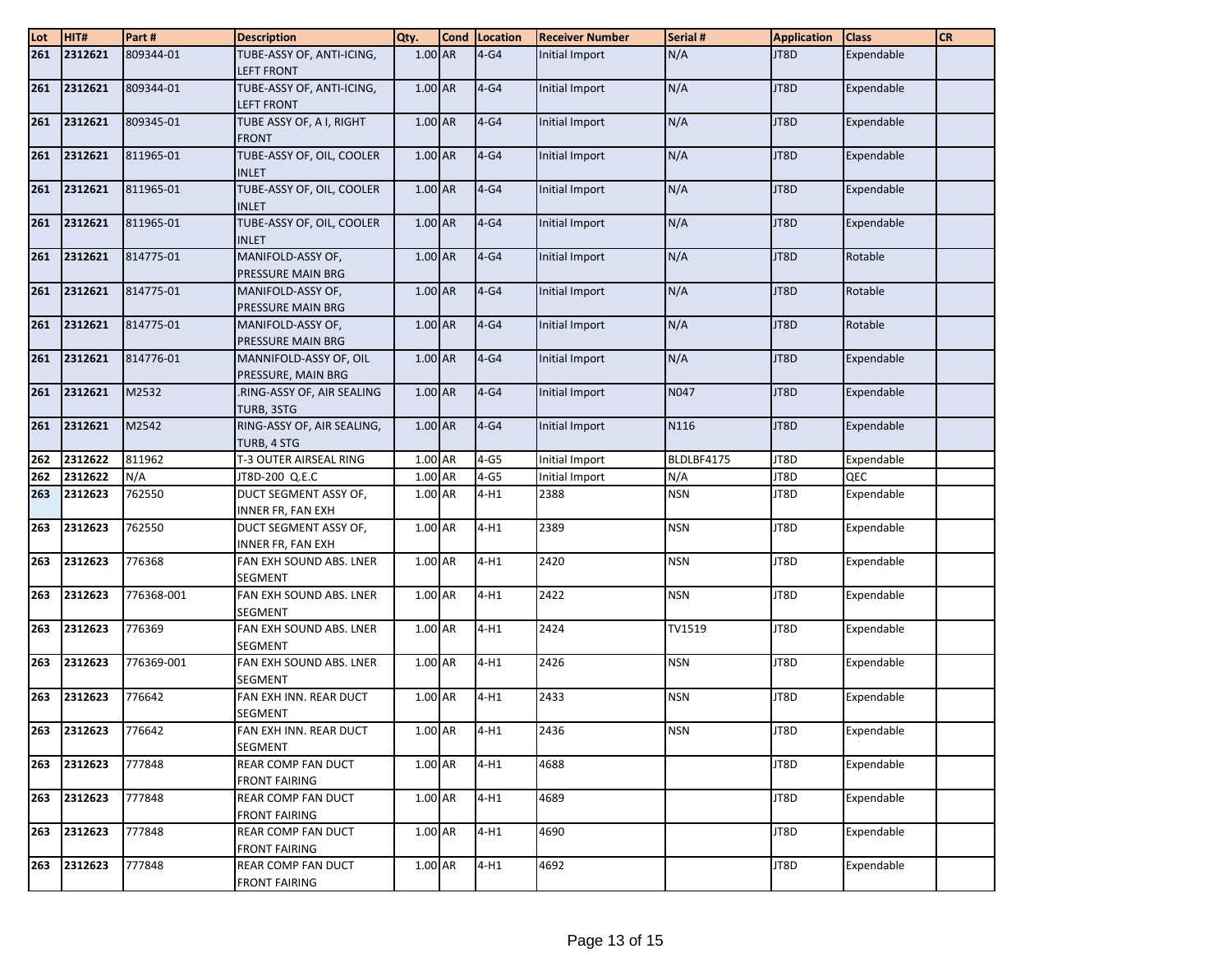| Lot        | HIT#               | Part#            | <b>Description</b>                 | Qty.                 | Cond Location    | <b>Receiver Number</b>           | Serial #         | <b>Application</b> | <b>Class</b>             | <b>CR</b> |
|------------|--------------------|------------------|------------------------------------|----------------------|------------------|----------------------------------|------------------|--------------------|--------------------------|-----------|
| 263        | 2312623            | 777848           | REAR COMP FAN DUCT                 | 1.00 AR              | $4-H1$           | 4693                             |                  | JT8D               | Expendable               |           |
|            |                    |                  | <b>FRONT FAIRING</b>               |                      |                  |                                  |                  |                    |                          |           |
| 263        | 2312623            | 777848           | REAR COMP FAN DUCT                 | $1.00$ AR            | $4-H1$           | 4695                             |                  | JT8D               | Expendable               |           |
|            |                    |                  | <b>FRONT FAIRING</b>               |                      |                  |                                  |                  |                    |                          |           |
| 263        | 2312623            | 777848           | REAR COMP FAN DUCT                 | 1.00 AR              | $4-H1$           | 4697                             |                  | JT8D               | Expendable               |           |
|            |                    |                  | FRONT FAIRING                      |                      |                  |                                  |                  |                    |                          |           |
| 263        | 2312623            | 781291           | COVER PLATE-ACCESS,                | 1.00 AR              | $4-H1$           | ESN-717440                       | N/A              | JT8D               | Expendable               |           |
|            |                    |                  | DIFFUSER FAN DUCT FAIRING          |                      |                  |                                  |                  |                    |                          |           |
|            |                    |                  |                                    |                      |                  |                                  |                  |                    |                          |           |
| 263        | 2312623            | 788929           | DUCT, FAN EXHAUST OUTER            | 1.00 AR              | $4-H1$           | Initial Import                   | N/A              | JT8D               | Expendable               |           |
|            |                    |                  |                                    |                      |                  |                                  |                  |                    |                          |           |
| 263        | 2312623            | 791274-001       | TURB EXHAUST DUCT ASSY             | 1.00 AR              | $4-H1$           | Initial Import                   | N/A              | JT8D               | Expendable               |           |
| 263        | 2312623            | 802184           | FAN EXH SOUND ABS. LNER            | 1.00 AR              | $4-H1$           | 2473                             | BA68657          | JT8D               | Expendable               |           |
|            |                    |                  | <b>SEGMENT</b>                     |                      |                  |                                  |                  |                    |                          |           |
| 263        | 2312623            | 802184           | FAN EXH SOUND ABS. LNER            | 1.00 AR              | $4-H1$           | 2474                             | VM9820           | JT8D               | Expendable               |           |
|            |                    |                  | <b>SEGMENT</b>                     |                      |                  |                                  |                  |                    |                          |           |
| 263        | 2312623            | 802184           | FAN EXH SOUND ABS. LNER            | 1.00 AR              | $4-H1$           | 2475                             | <b>NSN</b>       | JT8D               | Expendable               |           |
|            |                    |                  | <b>SEGMENT</b>                     |                      |                  |                                  |                  |                    |                          |           |
| 263        | 2312623            | 802185           | FAN EXH SOUND ABS. LNER            | $1.00$ AR            | $4-H1$           | 2476                             | <b>NSN</b>       | JT8D               | Expendable               |           |
|            |                    |                  | SEGMENT                            |                      |                  |                                  |                  |                    |                          |           |
| 263        | 2312623            | 819058           | DIFF FAN DUCT FAIRING              | 1.00 AR              | $4-H1$           | Initial Import                   | <b>NSN</b>       | JT8D               | Expendable               |           |
| 263        | 2312623            | 819058           | DIFF FAN DUCT FAIRING              | 1.00 AR              | $4-H1$           | Initial Import                   | <b>NSN</b>       | JT8D               | Expendable               |           |
| 264        | 2312624            | 5001647-01       | C-13 AIRSEAL RING                  | 1.00 AR              | $4-H2$           | 2127                             | P41              | JT8D               | Expendable               |           |
| 264        | 2312624            | 690791           | 8 TO 9 SPACER                      | $0.00$ AR            | $4-H2$           | Initial Import                   | N/A              | JT8D               | Expendable               |           |
| 264        | 2312624            | 728735           | <b>SPACER, 12-13</b>               | 1.00 AR              | $4-H2$           | Initial Import                   | GA8765           | JT8D               | Expendable               |           |
| 264        | 2312624            | 762140           | SPACER, 3-4                        | 1.00 AR              | $4-H2$           | Initial Import                   | HA6575           | JT8D               | Expendable               |           |
| 264        | 2312624            | 762142           | SPACER, 4-5                        | 1.00 AR              | $4-H2$           | Initial Import                   | RZ5470           | JT8D               | Expendable               |           |
| 264        | 2312624            | 773170           | 10 TO 11 SPACER                    | 1.00 AR              | $4-H2$           | Initial Import                   | HG5436           | JT8D               | Expendable               |           |
| 264        | 2312624            | 773170           | 10 TO 11 SPACER                    | 1.00 AR              | $4-H2$           | <b>Initial Import</b>            | SY6801           | JT8D               | Expendable               |           |
| 264        | 2312624            | 773170           | 10 TO 11 SPACER                    | $1.00$ AR            | $4-H2$           | Initial Import                   | AK6984           | JT8D               | Expendable               |           |
| 264        | 2312624            | 773170           | 10 TO 11 SPACER                    | $1.00$ AR            | $4-H2$           | Initial Import                   | DD3370           | JT8D               | Expendable               |           |
| 264        | 2312624            | 773170           | 10 TO 11 SPACER                    | 1.00 AR              | $4-H2$           | Initial Import                   | HG5394           | JT8D               | Expendable               |           |
| 264        | 2312624            | 773170           | 10 TO 11 SPACER                    | 1.00 AR<br>$1.00$ AR | $4-H2$<br>$4-H2$ | <b>Initial Import</b>            | MF7967           | JT8D<br>JT8D       | Expendable               |           |
| 264        | 2312624            | 773170           | 10 TO 11 SPACER                    |                      |                  | Initial Import                   | FP7700           | JT8D               | Expendable               |           |
| 264        | 2312624<br>2312624 | 773170<br>773170 | 10 TO 11 SPACER                    | 1.00 AR<br>1.00 AR   | $4-H2$           | Initial Import<br>Initial Import | RT9720           | JT8D               | Expendable<br>Expendable |           |
| 264        |                    |                  | 10 TO 11 SPACER                    |                      | $4-H2$           |                                  | KN7624           |                    |                          |           |
| 264<br>264 | 2312624<br>2312624 | 773170<br>773170 | 10 TO 11 SPACER<br>10 TO 11 SPACER | 1.00 AR<br>1.00 AR   | $4-H2$<br>$4-H2$ | Initial Import<br>Initial Import | NA8329<br>JV8675 | JT8D<br>JT8D       | Expendable<br>Expendable |           |
| 264        | 2312624            | 773170           | 10 TO 11 SPACER                    | 1.00 AR              | $4-H2$           | Initial Import                   | BENCAR2238       | JT8D               | Expendable               |           |
| 264        | 2312624            | 773170           | 10 TO 11 SPACER                    | 1.00 AR              | $4-H2$           | 3966                             | FP3703           | JT8D               | Expendable               |           |
| 264        | 2312624            | 773172           | 11 TO 12 SPACER                    | 1.00 AR              | $4-H2$           | Initial Import                   | HK7421           | JT8D               | Expendable               |           |
| 264        | 2312624            | 773172           | 11 TO 12 SPACER                    | 1.00 AR              | $4-H2$           | 3943                             | EE3907           | JT8D               | Expendable               |           |
| 264        | 2312624            | 773172           | 11 TO 12 SPACER                    | 1.00 AR              | $4-H2$           | 3945                             | BENCAM5941       | JT8D               | Expendable               |           |
| 264        | 2312624            | 773172           | 11 TO 12 SPACER                    | 1.00 AR              | $4-H2$           | 3957                             | LK8282           | JT8D               | Expendable               |           |
| 264        | 2312624            | 773172           | 11 TO 12 SPACER                    | 1.00 AR              | $4-H2$           | 3958                             | B251AA0074       | JT8D               | Expendable               |           |
| 264        | 2312624            | 773172-002       | 11 TO 12 SPACER                    | 1.00 AR              | $4-H2$           | Initial Import                   | LK8178           | JT8D               | Expendable               |           |
| 264        | 2312624            | 773173           | 12 TO 13 SPACER                    | 1.00 AR              | $4-H2$           | Initial Import                   | KH0340           | JT8D               | Expendable               |           |
| 264        | 2312624            | 773173           | 12 TO 13 SPACER                    | $1.00$ AR            | $4-H2$           | Initial Import                   | <b>JU5001</b>    | JT8D               | Expendable               |           |
| 264        | 2312624            | 773173           | 12 TO 13 SPACER                    | 1.00 AR              | $4-H2$           | Initial Import                   | HR7226           | JT8D               | Expendable               |           |
| 264        | 2312624            | 773173           | 12 TO 13 SPACER                    | 1.00 AR              | $4-H2$           | Initial Import                   | NH1317           | JT8D               | Expendable               |           |
| 264        | 2312624            | 773173           | 12 TO 13 SPACER                    | 1.00 AR              | $4-H2$           | Initial Import                   | FU9959           | JT8D               | Expendable               |           |
|            |                    |                  |                                    |                      |                  |                                  |                  |                    |                          |           |